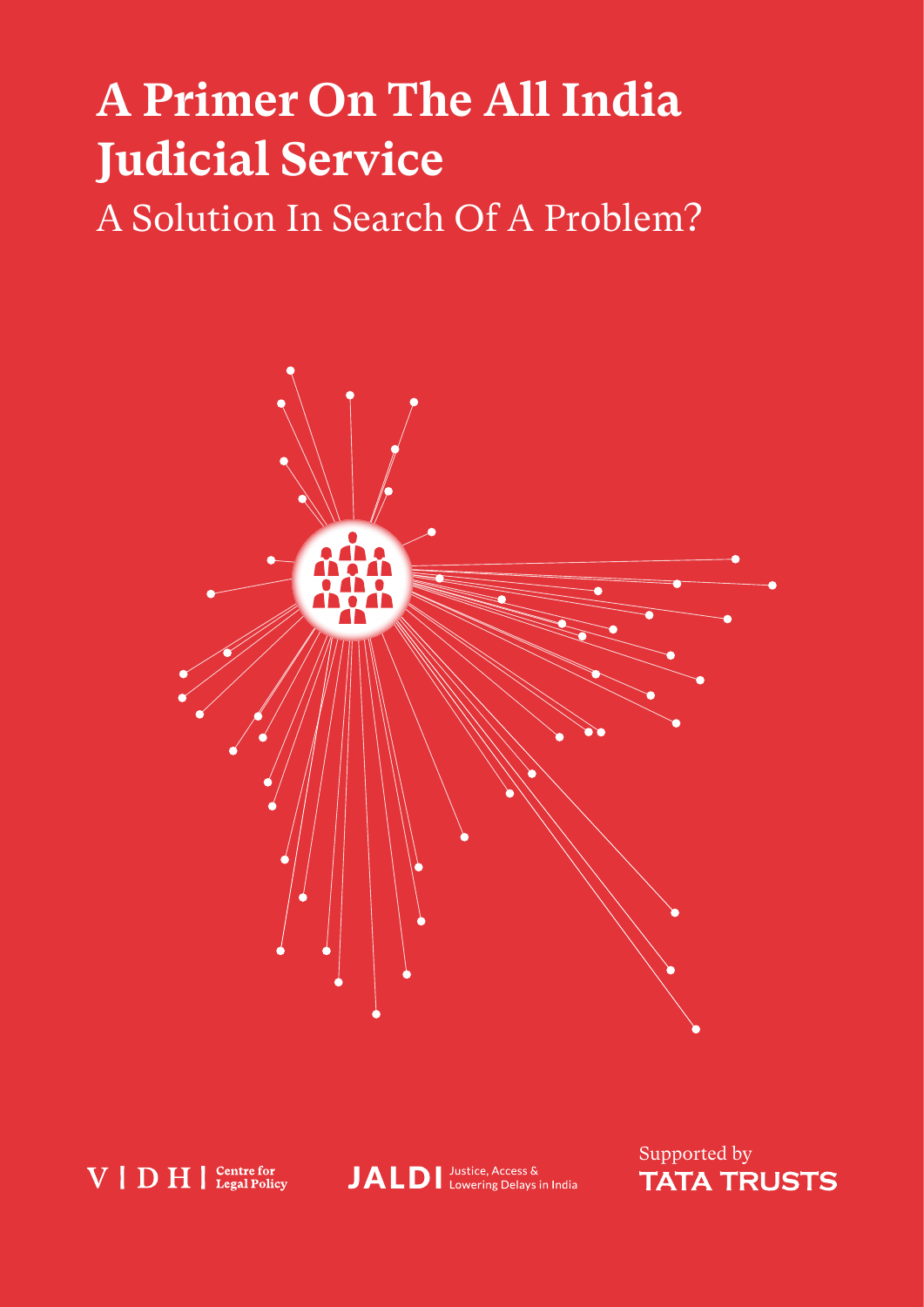## About the Authors

Prashant Reddy T. and Ameen Jauhar are Senior Resident Fellows at the Vidhi Centre for Legal Policy. Reshma Sekhar is a Research Fellow at the Vidhi Centre for Legal Policy. All the authors work as part of the Judicial Reforms Initiative and are Vidhi Tata Trusts Fellows.

The Vidhi Centre for Legal Policy is an independent thinktank doing legal research to make better laws and improve governance for the public good.

This report has been designed by Kunal Agnihotri.

For more information, see www.vidhilegalpolicy.in

Contact us at jaldi@vidhilegalpolicy.in

December 2019

## Acknowledgments

This report is an independent, non-commissioned piece of academic work. The authors would like to thank Tata Trusts for their support. The funding for this report is part of the "Vidhi - Tata Trusts Fellowship" under which fellows undertake research under the Justice, Access, and Lowering Delays in India (JALDI) project. This multi-year initiative aims to advocate for and implement evidencebased reforms to eliminate existing backlog in courts, and ensure that cases are disposed of within reasonable timelines.

The authors are grateful to their colleague Alok Prasanna Kumar, Senior Resident Fellow, Vidhi Centre for Legal Policy for peer reviewing this report. The authors are grateful to their colleagues Vaidehi Misra, Diksha Sanyal, Shreya Tripathy and Tarika Jain for sharing their data on the cadre strength of district judges and reservation of posts under various state judicial rules. The authors would also like to acknowledge the work by Saachi Agarwal, Jyoti Shankar Nayak, Kriti Sharma and Sruthy Sriram who, as interns, provided assistance for this report.

The title of this report and some of the arguments are borrowed from the following opinion editorial co-authored by one of the authors of this report: Prashant Reddy T. & Diksha Sanyal, 'A solution in search of a problem', *The Hindu,* 24th December, 2018.

Errors, if any, rest with the authors.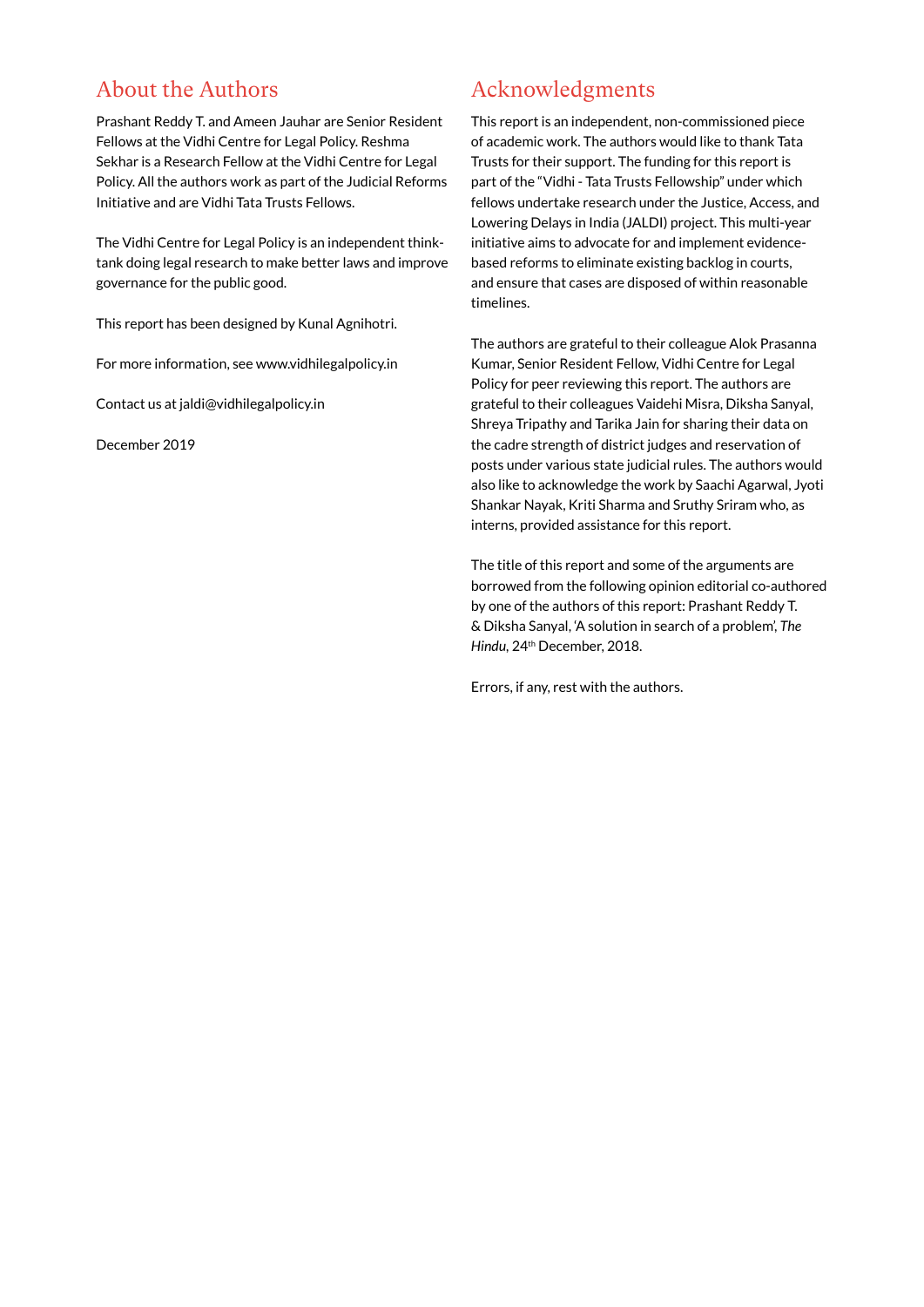# **A Primer On The All India Judicial Service**

A Solution In Search Of A Problem?

Prashant Reddy T. Ameen Jauhar Reshma Sekhar



**JALDI** Justice, Access &

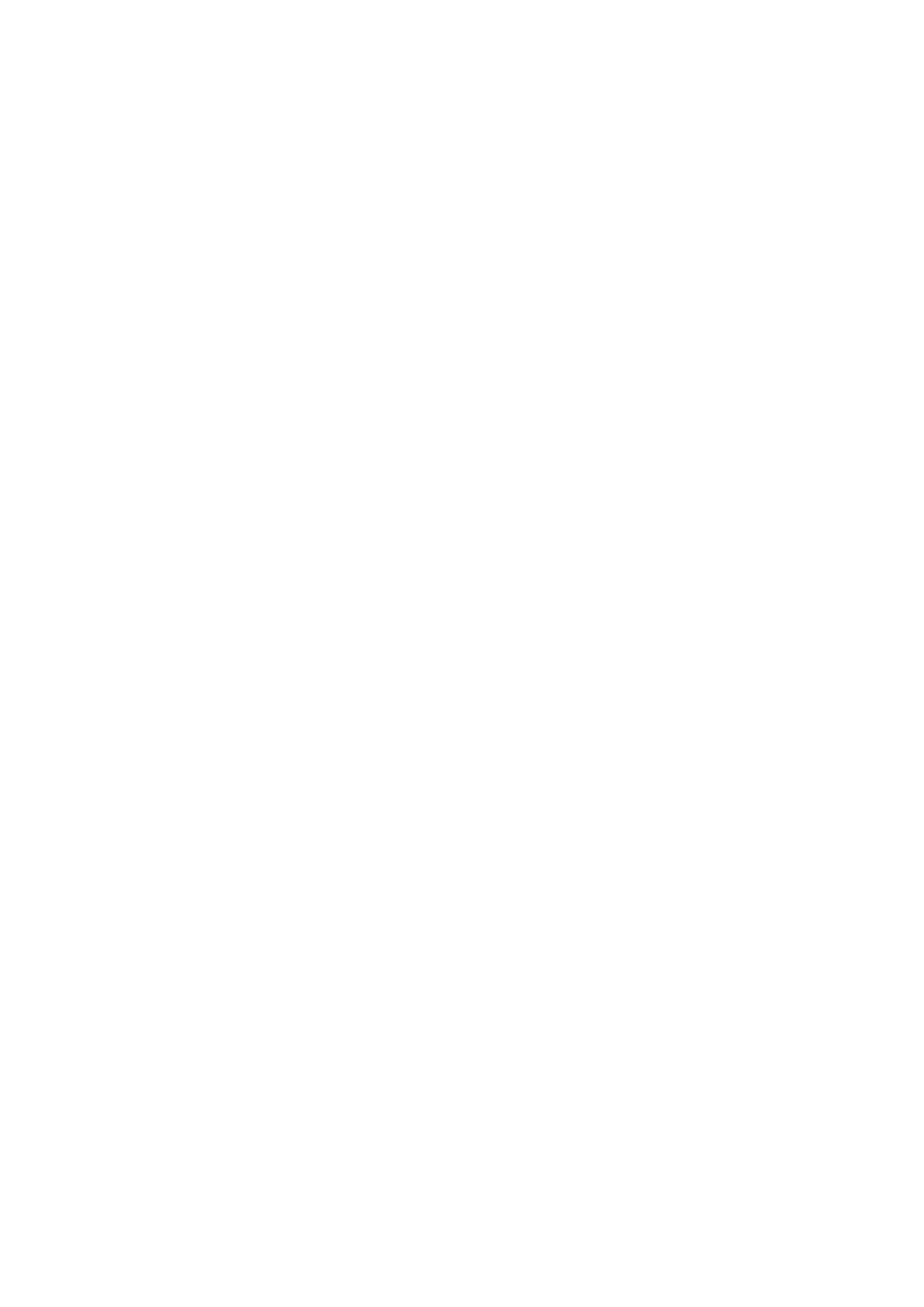# **Contents**

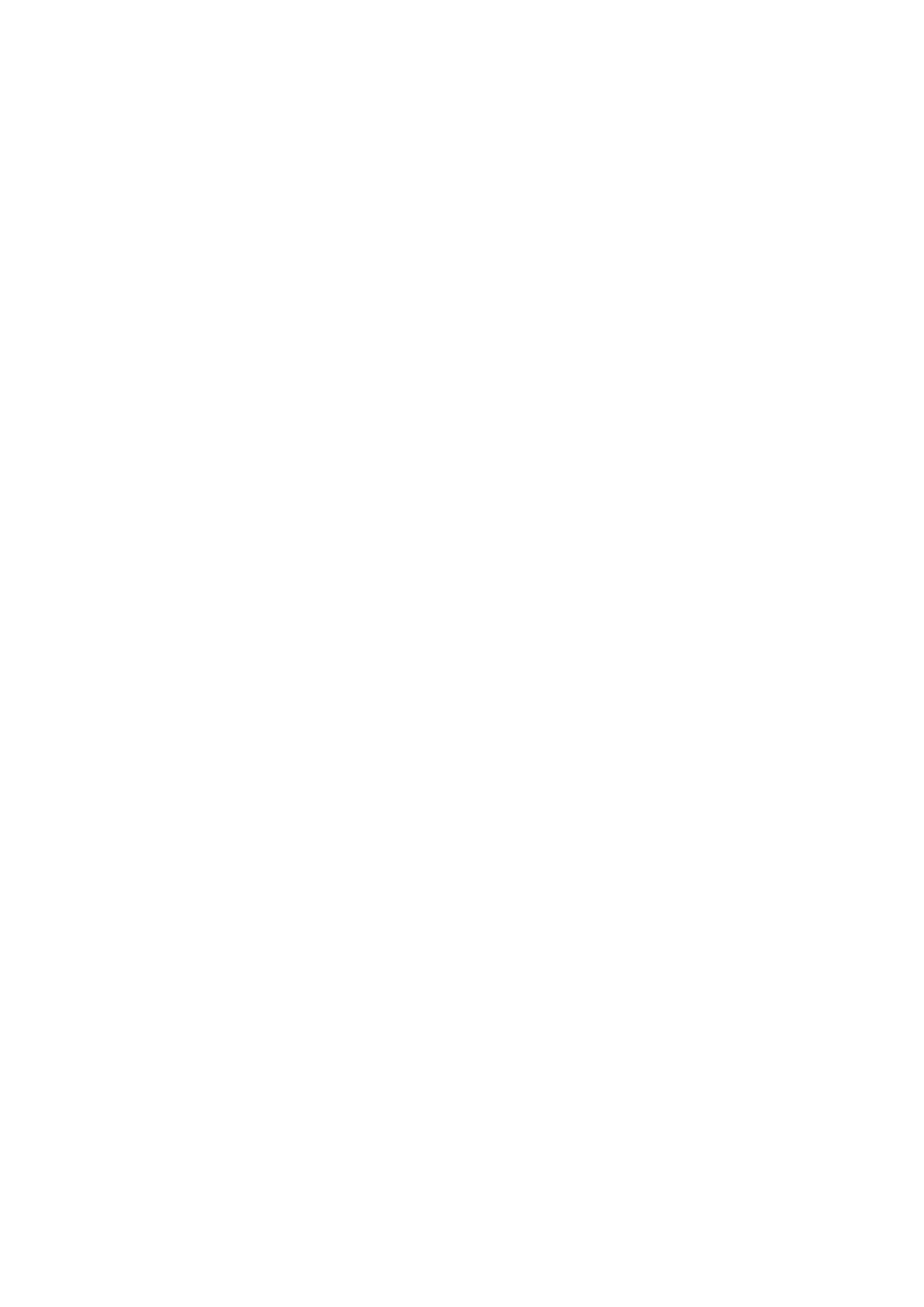## <span id="page-6-0"></span>**Introduction**

Since it was first proposed by the 14<sup>th</sup> Report of the Law Commission of India1, in 1958, the All India Judicial Service (AIJS) has lingered in the backdrop of the judicial reforms debate for sixty years. Aimed at creating a centralized cadre of District Judges, the creation of an AIJS will necessarily mean transferring the recruitment and appointment powers of these judges, from the High Courts and State Governments, to a centralized system, as exists for other All India Services. The exact nature of this centralization is not clear because most supporters of the idea of the AIJS have never really articulated their vision in much detail.

From the fifties to the eighties, the Law Commission and the Chief Justices' Conferences were the main backers of the idea of the AIJS.<sup>2</sup> During the Emergency, it was the Indira Gandhi government that mysteriously amended the Constitution, with little debate or consultation, to enable the creation of the AIJS.<sup>3</sup> In the nineties, it was the Supreme Court and the National Judicial Pay Commission, a.k.a. the Shetty Commission Report which backed the creation of the AIJS.4 With the turn of the century, it was the Department Related Parliamentary Standing Committee on Personnel, Public Grievances, Law and Justice which supported the creation of the AIJS in several of its reports assessing demands for grants. $5$  In the last few years, the Union Law Minister, along with others, have repeatedly voiced their support for the creation of the AIJS, in both the first and second term of the NDA government.<sup>6</sup> However, there is no consensus on the creation of the AIJS since the idea has several opponents, which includes the National Commission to Review the Working of the Constitution<sup>7</sup>, as well as several High Courts and State Governments.<sup>8</sup>

The idea of the AIJS therefore would appear to win the popularity contest amongst stakeholders in Delhi, since it involves the centralisation of power but faces opposition from the High Courts and State Governments. Despite the existence of the idea since the fifties, there does not exist a single white paper on the AIJS, apart from one Law Commission report written in 1986.9

Given the growing calls for the creation of the AIJS, we thought it would be useful to create a primer explaining the many justifications provided for the creation of the AIJS and whether these justifications still hold true. We also present the possible challenges and pitfalls in creating such a service and the political capital that will be required by any government that pushes ahead with the creation of such a service. Based on our study, we conclude towards the end of our report, that many of the justifications for the creation of the AIJS no longer exist.

- 1 Law Commission of India, *Reforms of the Judicial Administration* (Report No. 14(1), 1958) 164.
- $^2$  Law Minister's Conference (1960); Chief Justices' Conference (1961); Chief Justices' Conference (1963); Chief Justices' Conference (1965).

3 The Constitution (Forty-Second Amendment) Act, 1976.



<sup>4</sup> *All India Judges' Association v. Union of India* 1992 AIR 1965 ("There is considerable force and merit in the view expressed by the Law Commission. An All India Judicial Service essentially for manning the higher services in the subordinate judiciary is very much necessary. The reasons advanced by the Law Commission for recommending the setting up of an All India Judicial Service appeal to us."); The National Judicial Pay Commission (Justice Jagannatha Shetty Commission), *All India Judicial Service* (November 1999) para 26.8.

<sup>5</sup> Department Related Parliamentary Standing Committee on Personnel, Public Grievances, Law and Justice, *Demand for Grants Report* Nos. 20th (May 2007), 26th (April 2008), 32 nd (December 2008), 52 nd (May 2012), 57th (March 2013), 64th (December 2013), 96th (March 2018) <https://rajyasabha. nic.in/rsnew/Committee\_site/MainPage.aspx> accessed on 25 November 2019.

<sup>6</sup> PTI, 'Time to set-up All India Judicial Services says Law Minister' *NDTV,* 2 January 2019 <https://www.ndtv.com/india-news/time-to-set-up-all-indiajudicial-services-says-law-minister-197148 6>; Tribune News Service, 'Need to set up All India Judicial Services' *The Tribune* (4 June 2019) accessed on 26 November 2019<https://www.tribuneindia.com/news/nation/need-to-set-up-all-india-judicial-services-prasad/78 2696.html> accessed on 26 November 2019.

<sup>7</sup> Report of the National Commission to Review the Working of the Constitution, (Vol 1. 2002) para 7.16 <http://legalaffairs.gov.in/sites/default/files/ chapter%207.pdf>. accessed on 26 November 2019.

<sup>&</sup>lt;sup>8</sup> Q. No. 1913, Verappa Moily (7 December 2009), Q. No. 1004 Ashwani Kumar (3 December 2012); Q. No. 4881 Salman Khurshid (21 May 2012), Responses to questions on All India Judicial Service in the Rajya Sabha.

<sup>9</sup> Law Commission of India, *Formation of an All India Judicial Service* (Report No 116), 1986.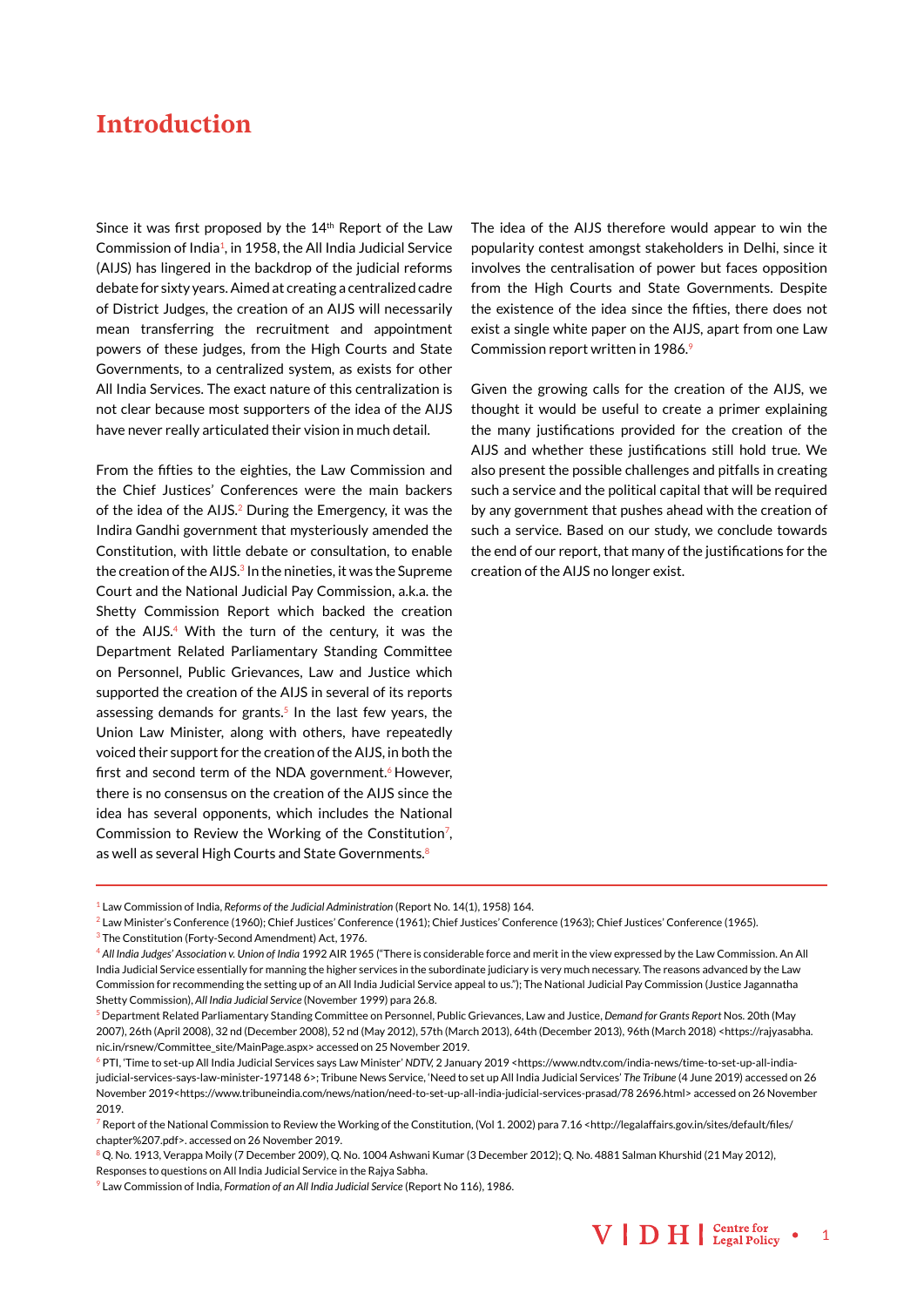### <span id="page-7-0"></span>**The timeline of the debate on the All India Judicial Service** I

Over the years, the idea of creating an AIJS has been discussed on multiple occasions by successive Law Ministers during Question House in Parliament, the Law Commission of India, Parliamentary Standing Committees and other expert commissions. The following timeline captures some of these discussions since 1954.10



 $10$  The contents in the timeline prefaced with Q. is a summary of a response by Law Ministers responding to questions regarding the AIJS in Parliament. Most of the questions covered in this timeline were raised in the Rajya Sabha. If a question number is prefaced with a 'LS', it signifies that the question was posed in the Lok Sabha. Most of our responses are from the Rajya Sabha rather than the Lok Sabha because the former's website has archived its records more accurately and also because it has a better search functionality. Our timeline does not capture all discussions in the Lok Sabha and must not be considered comprehensive in this regard.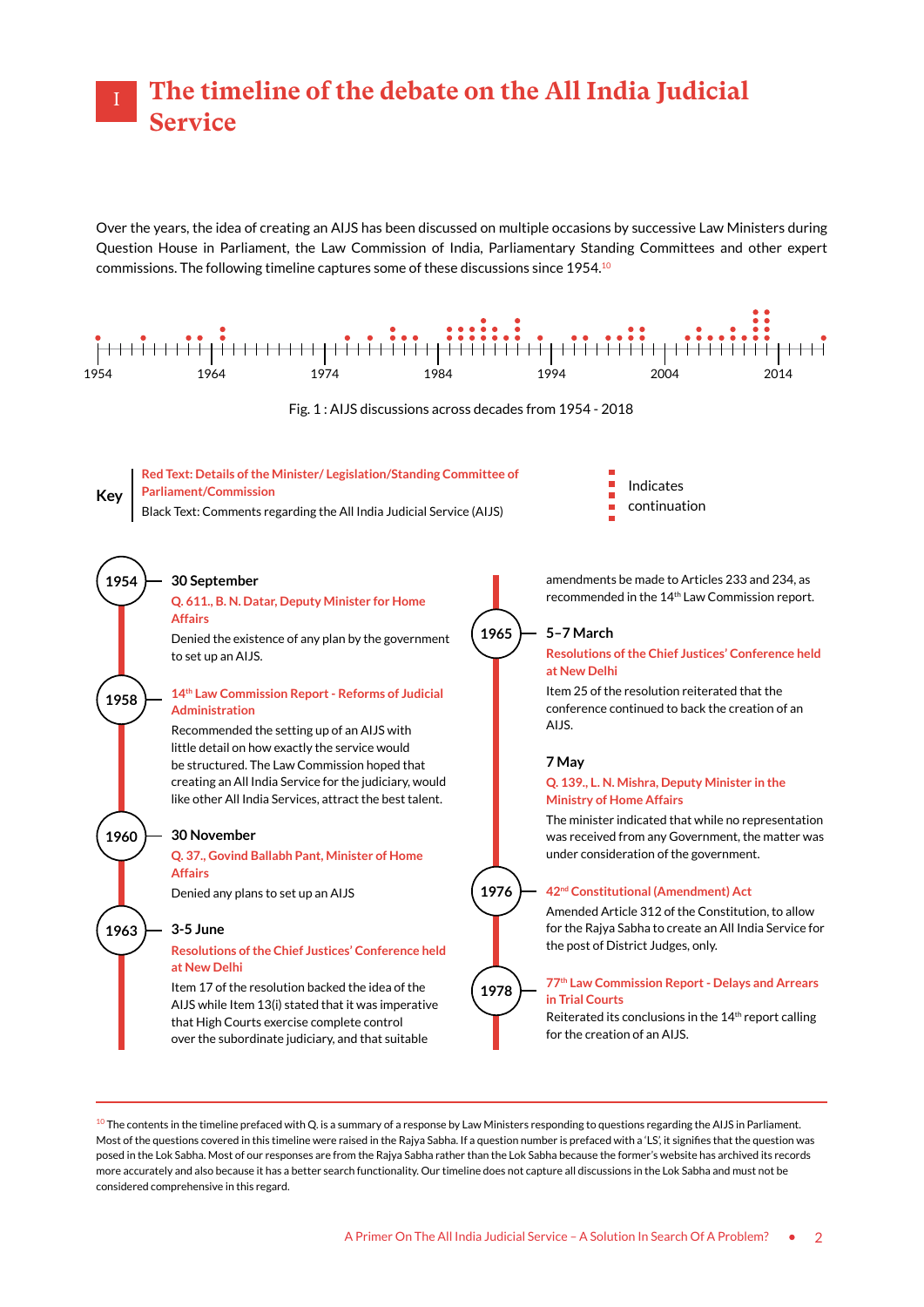#### **24 November**

#### **Q. 556, Shiv Shankar, Minister of Law, Justice and Company Affairs**

Stated that the creation of the AIJS was under the consideration of the government. Also stated that Parliamentary legislation would be necessary to create the service and that a similar proposal was rejected in 1978 by the previous government.

#### **8 December**

#### **Q. 1655., Shiv Shankar, Minister of Law, Justice and Company Affairs**

Replied that in March 1966, out of 17 State Governments, 7 States were in favour of creation of AIJS but 10 States were opposed to the proposal. The Chief Justices of the High Courts were not consulted. The Chief Justice of India who was consulted in 1969, was of the view that "the proposal was not feasible in the circumstances".

#### **18 August**

**1981**

**1982**

**1985**

**1980**

#### **Q. 76., P. Shiv Shankar, Minister of Law, Justice and Company Affairs**

Informed the house that the 77 Law Commission Report had recommended the creation of the AIJS. The Central Government had sought the views of the State Governments on the creation of the AIJS and that their replies were awaited.

#### **8 March**

#### **Q. 1216., Jagan Nath Kaushal, Minister of Law, Justice and Company Affairs**

Informed the Rajya Sabha that the views of State Governments and Chief Justices of High Courts have been sought on the issue and a detailed scheme for the AIJS would be drafted only after receiving such responses.

#### **13 July**

#### **Q. 54., Jagannath Kaushal, Minister of Law, Justice and Company Affairs**

The earlier response was repeated.

#### **6 May**

#### **Q. 557., H. R. Bhardwaj, Minister of State in the Ministry of Law and Justice**

Informed the Rajya Sabha that the Central Government had not taken any decision on the creation of the AIJS and that it was not possible to lay down a timeline for the creation of the AIJS. The House was also informed that 6 High Courts supported the creation of the AIJS with 11 High Courts against the proposal. Similarly, 13 States were in favour of forming AIJS while 8 were opposed to it with one State not offering any comments.

#### **18 November**

**Q. 1262., H. R. Bharadwaj, Minister of State in the Ministry of Law and Justice**

Highlighted that it is not possible to indicate the

time by which the Service will be constituted and that the matter was not discussed in the Conference of the Chief Justices, Chief Ministers and Law Ministers of States held on 31<sup>st</sup> August and 1<sup>st</sup> September 1985.

#### **28 July**

**1986**

**1987**

**1988**

п

#### **Q. 147., H. R. Bhardwaj, Minister of State in the Ministry of Law and Justice**

Upon receiving a proposal from the All India Judicial Officers' Association, in 1982, demanding the creation of an AIJS, the question has been referred to the Law Commission for detailed study and recommendations.

#### **116th Law Commission Report - Formation of an All India Judicial Service**

Recommended the creation of an AIJS to attract better talent to the judicial services. The AIJS was to be subordinate to the states and HCs. It was to have 40% of its strength through direct recruitment, 40% by promotion of subordinate judges and 20% elevation from Bar. The rules for the service, the examination and promotions were to be controlled by a proposed National Judicial Service Commission.

#### **3 August**

#### **Q. 903., Hans Raj Bhardwaj, Minister of State in the Ministry of Law and Justice**

Acknowledged the submission of 116 Law Commission Report and informed the Rajya Sabha that it is under consideration.

#### **12 November**

#### **Q. 559., Hans Raj Bhardwaj, Minister of State in the Ministry of Law and Justice**

Proceedings of the Chief Justices' Conference were awaited by the Government.

#### **1 September**

#### **Q. 3094., Hans Raj Bhardwaj,**

The proposal for creation of the AIJS was to be discussed at the Chief Justices' Conference in October, 1988.

#### **15 Novermber**

**Q. 559., Hans Raj Bhardwaj, Minister of State in the Ministry of Law and Justice**

Proceedings of the Chief Justices' Conference were awaited by the Government.

#### **22 November**

#### **Q. 164., B. Shankaranand, Minister of Law and Justice**

Re-confirmed that the proceedings of the Chief Justices's Conference were awaited.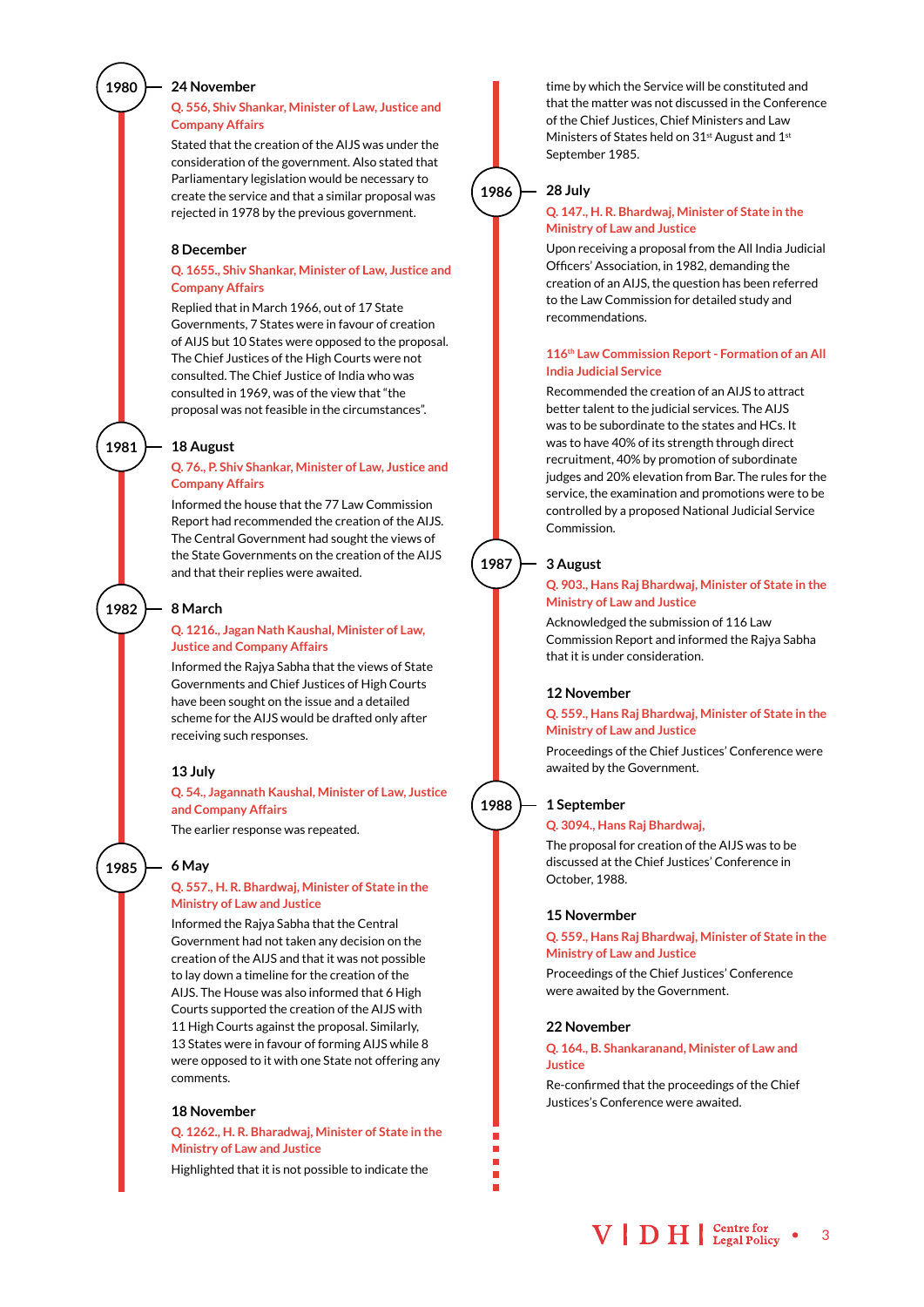#### **3 August**

#### **Q. 2040., B. Shankaranand, Minister of Law and Justice**

Highlighted the recommendations of 116LCR as response to how AIJS will be structured.

#### **30 March**

#### **Q. 409., B. Shankaranand, Minister of Law and Justice**

Informed the House that consultations with State Governments have been ongoing since 1987 on AIJS.

#### **29 March**

**1990**

**1991**

**1989**

#### **Q. 2129., Arif Mohd. Khan, Minister of Energy with Additional Charge of Ministry of Civil Aviation**

Informed the House that a majority of the State Governments whose comments have been received on the 116th Law Commission Report, have opposed the formation of such services. The proposal also did not find favour at the Chief Justices' Conference held in October, 1988. As such the proposal for the creation of the All India Judicial Service was dropped.

#### *All India Judges Association v. Union of India* **AIR 1992 SC 165**

"We are of the view that the Law Commission's recommendation [in its 116<sup>th</sup> report] should not have been dropped lightly. There is considerable force and merit in the view expressed by the Law Commission. An All India Judicial Service essentially for manning the higher services in the subordinate judiciary is very much necessary. The reasons advanced by the Law Commission for recommending the setting up of an All India Judicial Service appeal to us."

#### **3 September**

#### **Q.307., Rangaranjan Kumarmangalam, Minister of State in the Ministry of Law, Justice and Company Affairs**

The proposal was considered at the Chief Justices' Conference held in October, 1988 wherein a resolution was passed that it is neither necessary nor expedient in the national interest to create an AIJS. Most of the States/UTs, who had given their views, also did not favour it. As such the proposal was dropped again.

#### **3 December**

**1993**

#### **Q. 1105., Rangarajan Kumarmangalam, Minister of Law, Justice and Company Affairs**

Highlighting that the SC had asked the government to study the feasibility of creating an AIJS, the Minister stated that the matter was being examined.

#### *All India Judges Association v. Union of India* **AIR 1993 4 SC 288**

Reiterated that Supreme Court's earlier decision on the creation of the AIJS was merely recommendatory in nature.

#### **10 September**

**1997**

**1996**

#### **Q. 3630., Ramakant D. Khalap, Minister of State of the Department of Legal Affairs, Legislative Department and Department of Justice**

Informed the House that there was no AIJS in India informing that the matter was still under consideration in consultation with HCs and State Governments.

**Status Report submitted by the Central Government to the First National Judicial Pay Commission (Also known as the Shetty Commission)**

Laid out a roadmap for the creation of the AIJS. Also mentions that the State Governments of Goa, U.P., Mizoram, Punjab, Kerala, Tripura, Sikkim and Orissa are in favour of an AIJS while the State Governments of Himachal Pradesh, Haryana, Tamil Nadu, Madhya Pradesh, Maharashtra, West Bengal, Assam and Rajasthan gave conditional approval to the proposal. The State Governments of Arunachal Pradesh, Nagaland, Karnataka, Gujarat, Jammu & Kashmir, Manipur and Andhra Pradesh did not favour the creation of the AIJS.

The Report also stated that the High Courts of Allahabad, Patna, Guwahati and Rajasthan have favoured the creation of the AIJS while Orissa, Sikkim, Andhra Pradesh and Kerala gave their conditional approval to the proposal. The High Courts of Mumbai, Karnataka, Gujarat, Delhi and Madhya Pradesh had no views to offer in this regard and the High Courts at Himachal Pradesh, Punjab & Haryana and Madras did not favour the setting up of an AIJS.

#### **1999**

#### **First National Judicial Pay Commission**

The Commission had again asked all the States and High Courts for their views on the AIJS and noted the following as the response from the State Governments and the High Courts:

The High Courts of Andhra Pradesh, Patna, Madhya Pradesh, Maharashtra, Orissa, Rajasthan, Uttar Pradesh, and Calcutta agreed to the creation of an AIJS subject to conditions.

The High Courts of Madras, Punjab & Haryana and Gujarat did not favour the creation of the AIJS. The High Courts of Jammu & Kashmir, Karnataka, Kerala and Bombay have no views in this regard.

Very few governments responded to the Commission. Only the State Governments of West Bengal, Tamil Nadu, Karnataka, Gujarat and Andhra Pradesh stated that they were against the setting up of AIJS while Kerala had no views.

The State Governments of Uttar Pradesh, Maharashtra gave conditional nod for the creation of AIJS.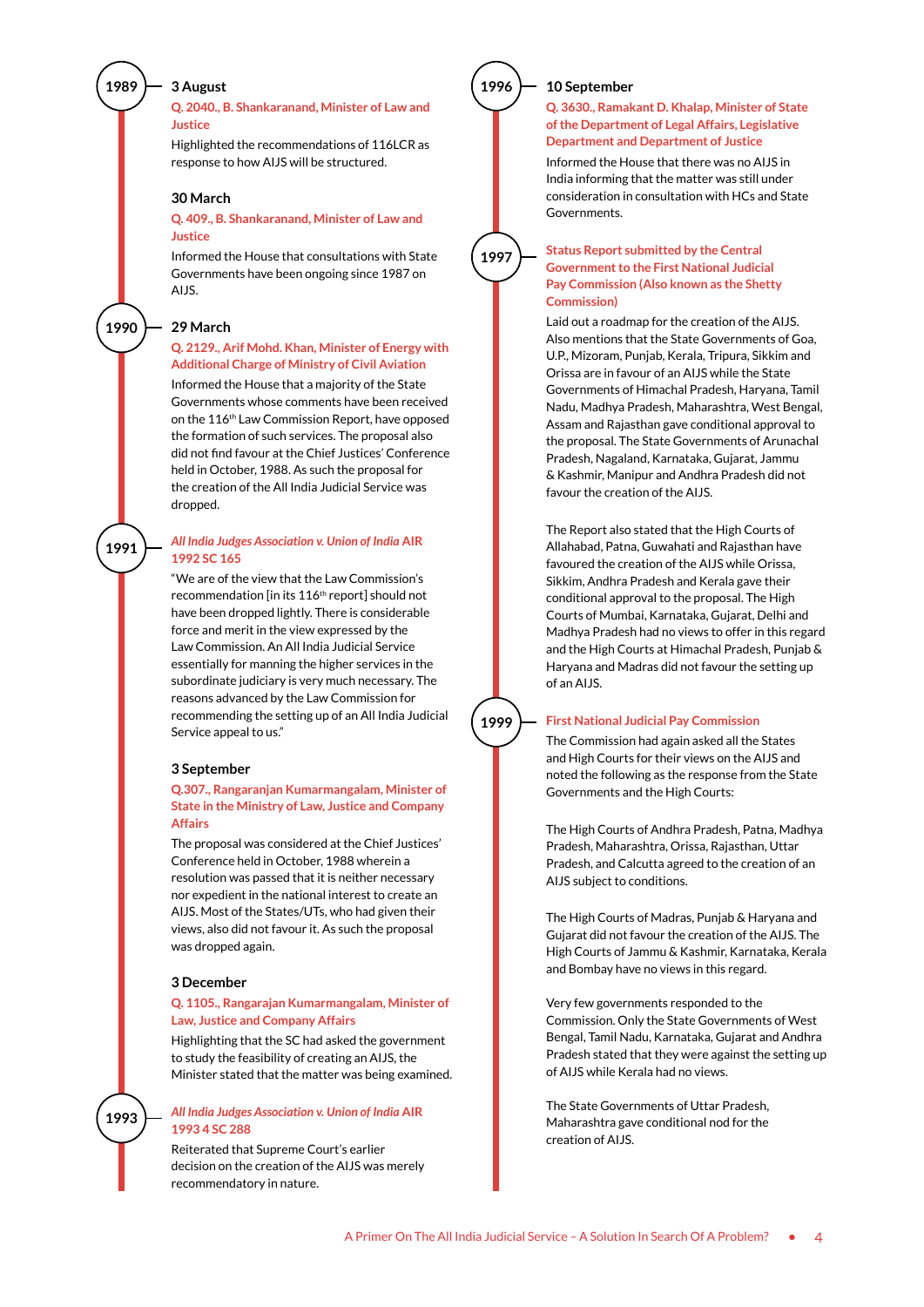#### **3 August**

**2000**

**2001**

**2002**

**2006**

**2007**

#### **LS. Q. 173., Arun Jaitley, Minister of Law, Justice and Company Affairs & Shipping**

Informed the House that no proposal for the creation of an AIJS was under consideration of the Government and that most State Governments and HCs are in favour of the proposal.

#### **30 July**

#### **Q. 866., Arun Jaitley, Minister of Law, Justice and Company Affairs & Shipping**

No proposal to set up an All India Judicial Service Commission was under consideration but the question of creation is being considered.

#### **27 August**

#### **Q. 3748., Arun Jaitley, Minister of Law, Justice and Company Affairs & Shipping**

Consultation was in progress with States and HCs and no definitive time frame could be given.

#### **Report of the National Commission to Review the Working of the Constitution**

After circulating a consultation paper for public opinion, the Commission was of the view that an AIJS would not be a better alternative to the existing system.

#### **1 August**

#### **LS. Q.2676 K Jana Krishnamurthi Minister of Law and Justice**

Informed the House that the AIJS was under consideration for a long time and that no definite time frame could be fixed because cooperation of states and High Courts was required and a resolution would need to be passed by the Rajya Sabha.

#### **7 August**

#### **Q. 1394., K. Venkatapathy, Minister of State in the Ministry of Law and Justice**

Informed the House that there was no Government decision on the creation of Judicial Services at the national level.

#### **26 February**

#### **Q. 14., H.R. Bhardwaj, Minister of Law and Justice**

Informed the House that no proposal for legislation covering all issues relevant to judicial reforms (such as establishment of AIJS) was under consideration of Government.

#### **10 May**

**20th Report on Demand for Grants (2007-08) of the Ministry of Law & Justice by the Department Related Parliamentary Standing Committee on Personnel, Public Grievances, Law and Justice**

Recommended that a constitutional amendment if necessary, be taken up expeditiously to set up an AIJS.



**2009**

**2010**

**2011**

**2012**

#### **29 April**

**26th Report on Demand for Grants (2008-09) of the Ministry of Law and Justice by the Department Related Parliamentary Standing Committee on Personnel, Public Grievances, Law and Justice**

The committee was of the view that creation of AIJS on the line of Civil Services Examination would attract the best of talent to join the Indian judiciary and naturally improve upon the deteriorating quality of language used in judgments delivered by Courts (excluding the Apex Court). It also reiterated its earlier recommendation to amend the Constitution to facilitate the setting up of the AIJS.

#### **7 December**

#### **Q. 1917., Veerappa Moily, Minister of Law and Justice**

Informed the House that the Government had not taken any decision so far on the constitution or structure of the proposed All India Judicial Service and that it was waiting to hear back from the State Governments and the High Courts before taking a decision in this regard.

#### **22 April**

#### **LS.Q. 4393., Veerappa Moily, Minister of Law and Justice**

Formation of an All India Judicial Service was being discussed with State Governments and High Courts. In consultation however only 7 states/UTs and 14 HCs have sent their views.

#### **12 August**

#### **LS.Q. 3144 Veerappa Moily, Minister of Law and Justice**

Informed that House that the views of the State Governments and High Courts were being sought on the matter of creating an AIJS. Also informed the House that no consultation paper had been prepared on the issue of the AIJS. The House was also informed that the creation of an AIJS would attract brilliant young men and women to the judiciary and improve the overall justice delivery system.

#### **18 August**

**LS.Q. 2978 Salman Khurshid Minister of Law and Justice**

Informed the House that the Central Government was seized of the matter of creation of an AIJS.

#### **17 May**

#### **LS.Q. 6685 Salman Khurshid Minister of Law and Justice**

Informed the House of a lack of consensus amongst High Courts and State Governments on the creation of a possible AIJS and that the Government would continue to pursue the idea, by proposing a more acceptable formulation of the AIJS.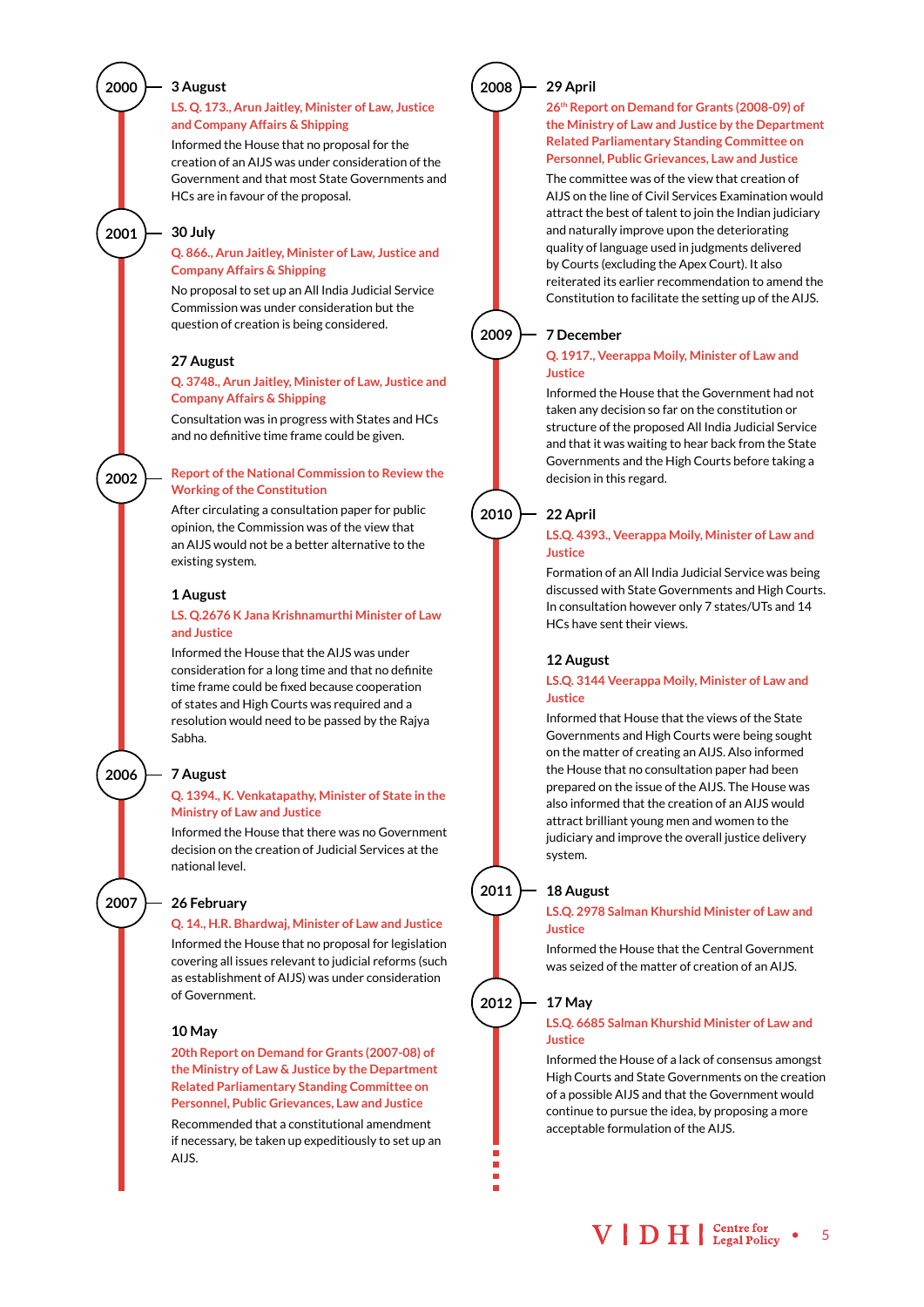#### 21 May

**52nd Report on Demand for Grants (2012-13) of the Ministry of Law and Justice by Department Related Parliamentary Standing Committee on Personnel, Public Grievances, Law and Justice**

Noting the opposition of certain states to the creation of the AIJS and the shortage of judges, the Committee recommended that the Central Government could begin by holding a common examination for recruiting judges at the all India level for all States that agreed to participate or accept candidates selected on the basis of the said recruitment.

#### **3 December**

#### **Q. 1004., Ashwani Kumar, Minister of Law and Justice**

Informed the House that the State Governments of Bihar, Haryana, Himachal Pradesh, Jharkhand, Maharashtra, Odisha, Punjab, Rajasthan and Uttar Pradesh were in agreement to create an AIJS while the State Governments of Arunachal Pradesh, Chhattisgarh, Karnataka, Meghalaya, Mizoram, Nagaland and Tamil Nadu opposed the idea. The State Governments of Andhra Pradesh, Madhya Pradesh and Sikkim reportedly had no views on this matter.

Further, the High Courts of Allahabad, Bombay, Chhattisgarh, Gujarat, Jharkhand, Karnataka, Kerala, Madhya Pradesh, Madras, Uttarakhand and Sikkim opposed the idea while the High Courts of Odisha, Patna and Rajasthan were in favour of creating the AIJS. The High Courts of Andhra Pradesh, Delhi and Himachal Pradesh had no views in this regard.

#### **21 May**

Ì. х

#### **Q. 4881., Salman Khurshid, Minister of Law and Justice**

The House was informed that although the creation of an AIJS was supported by the Law Commission, the National Judicial Pay Commission and the Department Related Parliamentary Standing Committee, there was no consensus amongst the High Courts and State Government in favour of creating an AIJS.

The House was also informed that the State Governments of Bihar, Haryana, Himachal Pradesh, Jharkhand, Maharashtra, Odisha, Punjab, Rajasthan and Uttar Pradesh were in favour of creating an AIJS while the State Governments of Arunachal Pradesh, Chhattisgarh, Karnataka, Meghalaya, Mizoram, Nagaland and Tamil Nadu opposed the idea. The State Governments of Andhra Pradesh, Madhya Pradesh and Sikkim reportedly had no views on this matter.

#### **21 March**

**2013**

**57th Report of the Department Related Parliamentary Standing Committee on Personnel, Public Grievances, Law and Justice on the Action Taken by the Government on the recommendations made in the 52nd Report**

Noting the view of the government and the Attorney General on the issue of setting up the AIJS, the Committee recommended the government to proceed further in this matter.

#### **2 May**

#### **LS.Q. 5912 Ashwani Kumar, Minister of Law and Justice**

Reiterated that there has been no consensus among states and HCs and that further consultation is required.

#### **9 December**

**64th Report on the Judicial Appointments Commission Bill, 2013 by the Department Related Parliamentary Standing Committee on Personnel, Public Grievances, Law and Justice**

Expressing concern over delay in its creation, the Committee suggested that AIJS be created without further delay to attract the best talent to the subordinate judiciary from where 33 percent of the judicial officers would be elevated to the High Courts. The committee also recommended that posts be reserved in such an AIJS as per existing Government policy.

#### **18 December**

#### **LS.Q. 2241 Kapil Sibal, Minister of Law and Justice, Communications and IT**

The House was informed that no consensus had been reached among State Governments and High Courts on the creation of the AIJS and that a further consultation was required.

#### **14 March**

**2018**

**96th Report on Demand for Grants (2018-19) of the Ministry of Law and Justice by Department Related Parliamentary Standing Committee on Personnel, Public Grievances, Law and Justice**

The Committee recommended to the Department of Justice to explore the option of creating an AlJS to fill vacancies across the country at the level of the District and Subordinate Judiciary.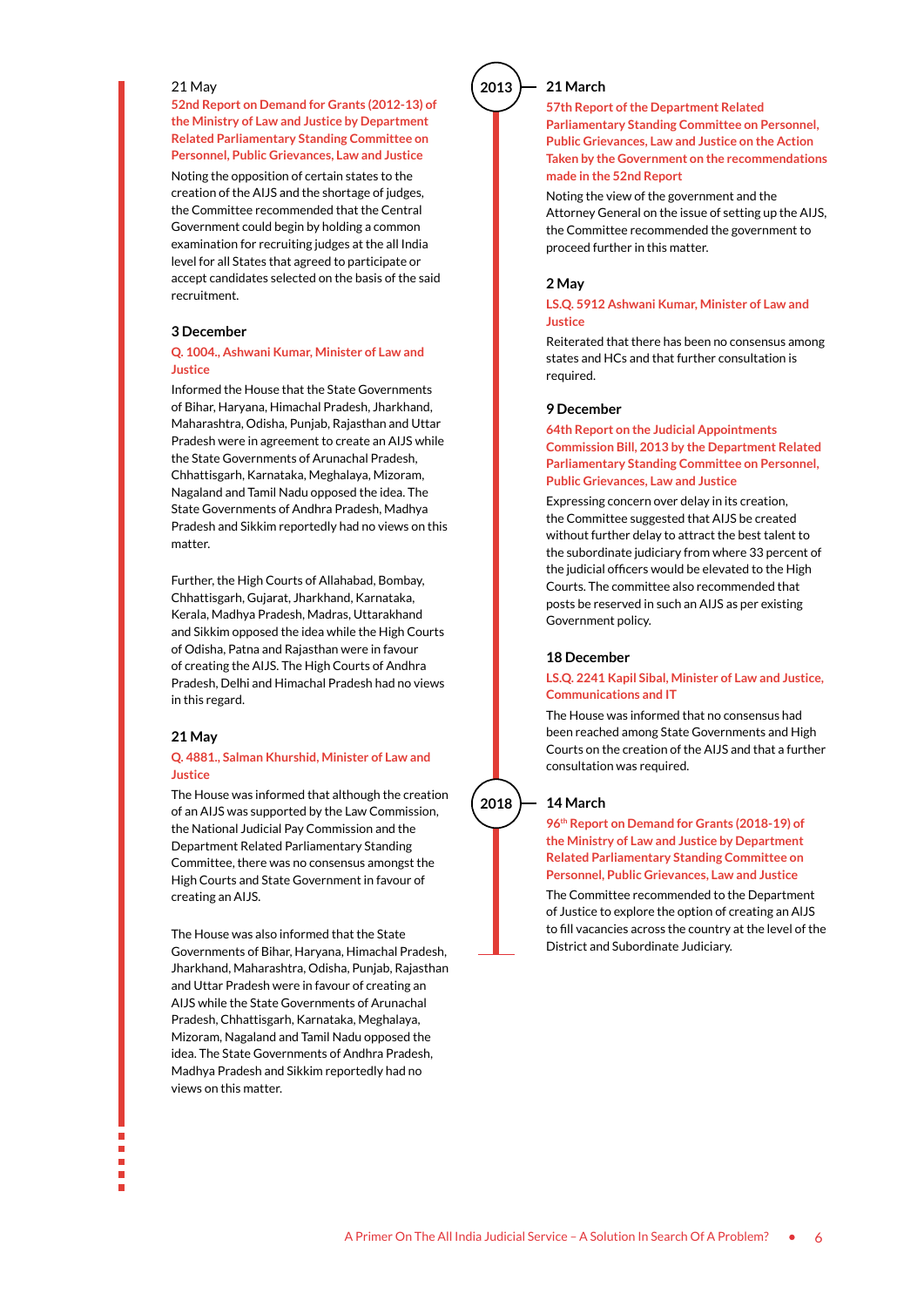## <span id="page-12-0"></span>II **AIJS and the federalism debate**

The debate over the creation of an AIJS is essentially a debate about constitutional federalism. Although the Indian Constitution avoids using the words 'federal' or 'federalism'.<sup>11</sup> the Supreme Court of India, has held 'federalism' to be one of the features of the 'basic structure' of the Indian Constitution.<sup>12</sup>

The term 'federalism' does not have a single definition. It is generally understood to be a "political mechanism involving at least two orders of government in the same political space with shared as well as self-rule in constitutionally divided jurisdictions, such that each is meaningfully autonomous in its exclusive areas and both are functionally interdependent and cooperative in their concurrent areas".13 As per this definition, India can be classified as a federal country with a division of powers between Parliament and the State Legislatures. However, unlike other federal jurisdictions such as the United States, the Indian Constitution tilts in favour of centralization of powers. The centralized design of the Constitution was likely influenced by various political events in the late fifties such as partition, the integration of princely states and the drive towards a planned economy.<sup>14</sup>

The Indian debate on federalism has mostly revolved around the issues of group identities and administrative efficiency. The reorganization of states on linguistic lines shortly after independence and the recognition of unique administrative units in the north eastern part of India in response to the demands by an ethnically diverse population, are examples of Indian federalism being driven by group identities.<sup>15</sup> Reform measures like the creation of the goods and services tax (GST), where states surrendered their individual taxation powers to a central collective, were driven by the promise of greater administrative efficiency and improving the ease of doing business in India.16

There has been relatively little writing or debate on the organizational structure of the Indian judiciary, in context of federalism. At the time the Constitution was being drafted, there appears to have been unanimity of opinion favouring a 'single judiciary' wherein a single judicial system would enforce both central and state laws.<sup>17</sup> During the Constituent Assembly debates, Dr. Ambedkar accepted that although the logical consequence of a dual polity in a federal structure, was a dual judicial system, India was opting for a single judicial system. In pertinent part, he stated the following:

"A dual judiciary, a duality of legal codes and a duality of civil services, as I said, are the logical consequences of a dual polity which is inherent in a federation. In the U. S. A., the Federal Judiciary and the State Judiciary are separate and independent of each other. The Indian Federation though a Dual Polity has no Dual Judiciary at all. The High Courts and the Supreme Court form one single integrated Judiciary having jurisdiction and providing remedies in all cases arising under constitutional law, civil law or criminal law."18

As explained by Ambedkar, the Indian system is different from other federal nations like the United States where the federal unit and state units have their own respective judiciaries. Typically, the federal judiciary can hear only disputes under federal law, while the state judiciary is limited to hearing disputes under state laws.

Although India has a single judiciary for the purpose of enforcing laws, it has a federated system for judicial administration. By this, we mean, that even though the structure of the judiciary for the purpose of adjudicating the law is a singular pyramid, the responsibility of appointments and funding for the District and Subordinate Judiciary falls upon the State Governments.<sup>19</sup> The Central Government has the responsibility of appointing judges to

<sup>11</sup> G. Rao and N. Singh, *Political Economy of Federalism* (Oxford University Press 2006) 20.

<sup>12</sup> *Kesavananda Bharati Sripadagalvaru v. State of Kerala* (1973) AIR SC 1461; *SR Bommai v Union of India* (1994) 3 SCC 1.

<sup>13</sup> MP Singh and V Kukreja, *Federalism in South Asia* (1 st Edn Routledge, 2014) 1.

<sup>14</sup> Arun K. Thiruvengadam, The Constitution of India – *A Contextual Analysis (Constitutional Systems of the World)* (Hart Publishing, 2017) 77-79.

<sup>15</sup> G. Rao and N. Singh (n 10) 17, 67.

<sup>16</sup> PTI, 'Venkaiah Naidu says GST will usher economic freedom', *The New Indian Express,* 1 July 2017 <https://www.newindianexpress.com/nation/2017/ jul/01/venkaiah-naidu-says-gst-will-usher-in-econo mic-freedom-1623007.html> accessed on 26 November 2019.

<sup>17</sup> Granville Austin, *The Indian Constitution – Cornerstone of a Nation,* (1 st Edn. OUP, 1972) 184.

<sup>18</sup> *Constituent Assembly Debates,* Lok Sabha Secretariat (4 November 1948) <http://164.100.47.194/Loksabha/Debates/Result\_Nw\_15.

aspx?dbsl=144&ser=&smode=> accessed on 26 November 2019.

<sup>19</sup> The Constitution of India, *Subordinate Courts,* Chapter VI, Part VI.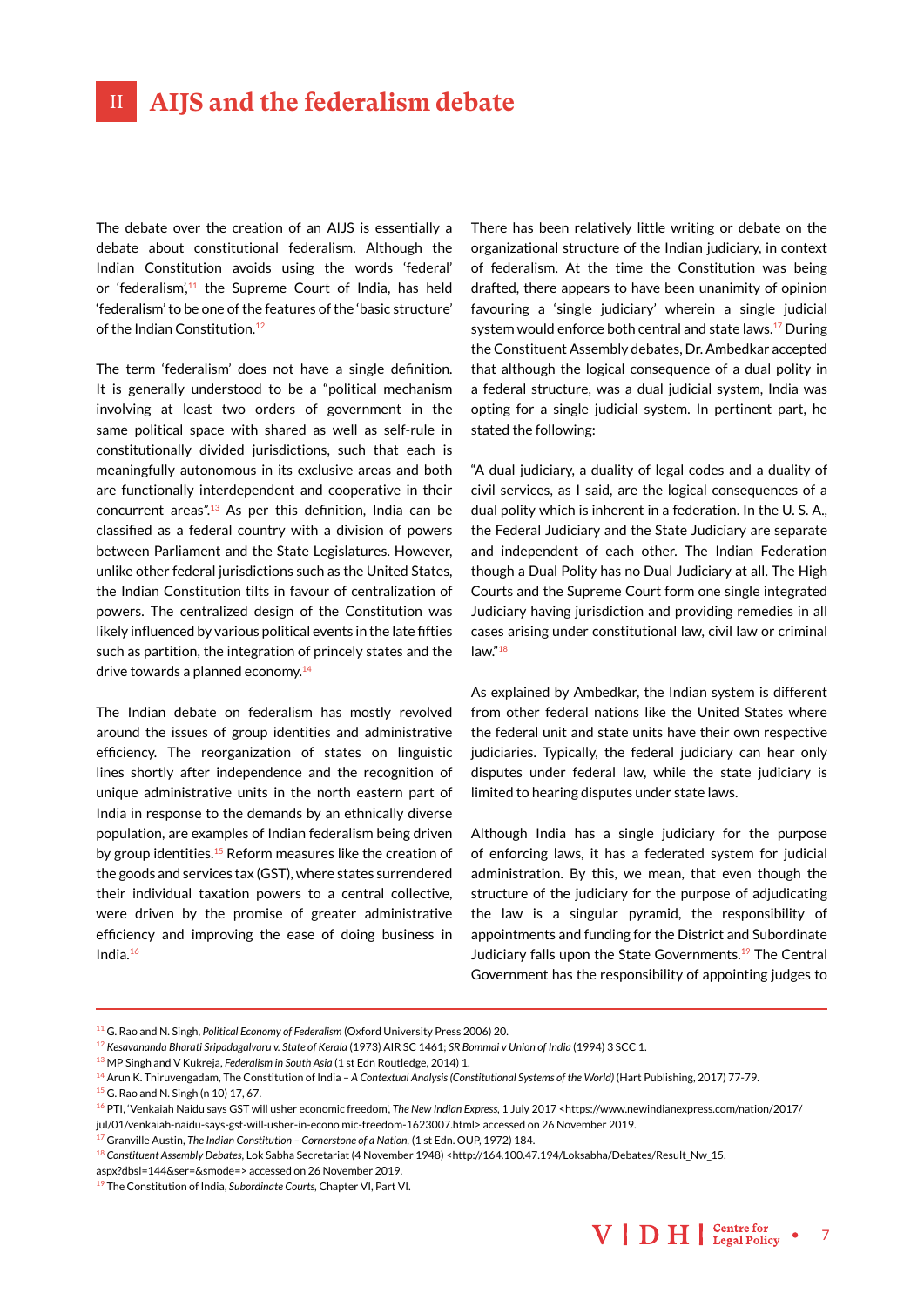the High Court and Supreme Court. This system, is mostly a continuation of the system put in place by the Government of India Act, 1935 enacted by the British Parliament.<sup>20</sup>

Since there is very little literature available to explain the rationale for allowing State Governments to control the power of judicial appointments to the District and Subordinate Judiciary, it may help to look at the issue through the lens of group identities and increased administrative efficiency, both of which have defined debates on federalism debates in India. By allowing individual states to lay down norms for recruitment, the Constitution allows states to choose judges who are best suited to judge the disputes arising in their unique socio-economic context. The simple act of setting an examination paper for a judicial service examination can influence outcomes in the kind of judges that are selected for a particular state. In a country like India, with such diversity of customs, religion and language, it may be more politically prudent, to maintain a decentralized system of recruiting judges for the District and Subordinate Judiciary since these judges are the first point of contact for millions of Indians seeking justice before Indian courts. Local administrators, well versed with the affairs of the state may be better informed of the kind of judges that need to be recruited for a particular area given its unique customs or languages. The spectre of an outsider, not familiar with the customs of the state, deciding cases may affect the legitimacy of the judicial system in the eyes of local population and reduce its efficiency. A federated system of judicial administration may help to increase efficiency, by allowing for State Governments to fashion qualification and recruitment criteria keeping in mind the unique administrative and cultural identities of their local population.

As we will demonstrate through this report, the argument for the creation of a centralized service like the AIJS, is primarily an argument for increased administrative efficiency, without paying much attention to the other political aspects of federalism.

The original idea for the AIJS was borne out of the 14th report of the Law Commission that was submitted to the government in 1958. The Law Commission had pitched the idea of the AIJS, with the hope that an All India Service would draw better talent to the District and Subordinate Judiciary at a time when these layers of the judiciary were supposedly facing a talent crunch. $21$ 

After the 14<sup>th</sup> report of the Law Commission, there appears to have been little public debate on the AIJS, until the declaration of Emergency when Parliament through the infamous The Constitution (Forty-Second Amendment) Act, 1976 amended Article 312 of the Constitution to enable the creation of the AIJS, solely for the cadre of District Judges (as defined under Article 236). This was unlike the proposal of the Law Commission which aimed at creating an AIJS for all cadres that form the District and Subordinate Judiciary i.e. Civil Judges (Junior Division), Civil Judges (Senior Division) and District Judge.

As was the case with many of the amendments enacted during the Emergency, the amendments to Article 312 do not appear to have been deliberated upon in great detail, since many politicians from the Opposition were imprisoned during the Emergency.<sup>22</sup> The amendment to Article 312 established a relatively simple pathway to create the AIJS without having to go through the rigours of the procedure laid down in Article 368 to amend the Constitution. $23$  As per Article 312, the process can be initiated by the Rajya Sabha bypassing a resolution asking for the creation of such a service with a two-thirds majority. Once such a resolution is passed, Article 312(4) allows Parliament to amend Chapter VI of Part VI of the Constitution (i.e. the chapter dealing with the District and Subordinate Judiciary) through an ordinary law, rather than the procedure prescribed under Article 368 for any amendments to the Constitution. This would mean that Chapter VI of Part VI of the Constitution can be amended through a law supported by the simple majority of the Lok Sabha and Rajya Sabha, rather than the two thirds majority that is required under Article 368.

During the parliamentary debates that preceded the vote on the 42nd Constitutional (Amendment) Act, 1976 there was at least one Member of Parliament who strenuously objected to the amendment to Article 312 on the grounds that Parliament's constituent authority was different from its legislative authority and that the procedure prescribed under Article 368 could not be ignored while amending the Constitution.24 These amendments to Chapter VI of Part VI are not required to be ratified by the State Legislatures. The likely logic for not requiring the states to assent to the loss of their powers to recruit and appoint District Judges, is that the Rajya Sabha is the Council of States, with representation from all states and that its members would vote in the interests of their respective states.

20 Government of India Act 1935, *Administration of Federal Affairs,* Chapter II, Part IX.

- 22 Ramchandra Guha, *Autumn of the Matriarch, India After Gandhi: The History of the World's Largest Democracy,* (Pan Macmillan India 2017).
- $23$  The Constitution (Forty-second Amendment) Act 1976, Amendment of Article 312 s 45.
- <sup>24</sup> C.M. Stephen, Debate on 44th Amendment Bill, Lok Sabha (1 November 1976) <http://164.100.47.194/Loksabha/Debates/Debatetextsearch16.aspx> accessed on 25 November 2019.

 $21$  Law Commission of India, Report No. 14(1) (n 1).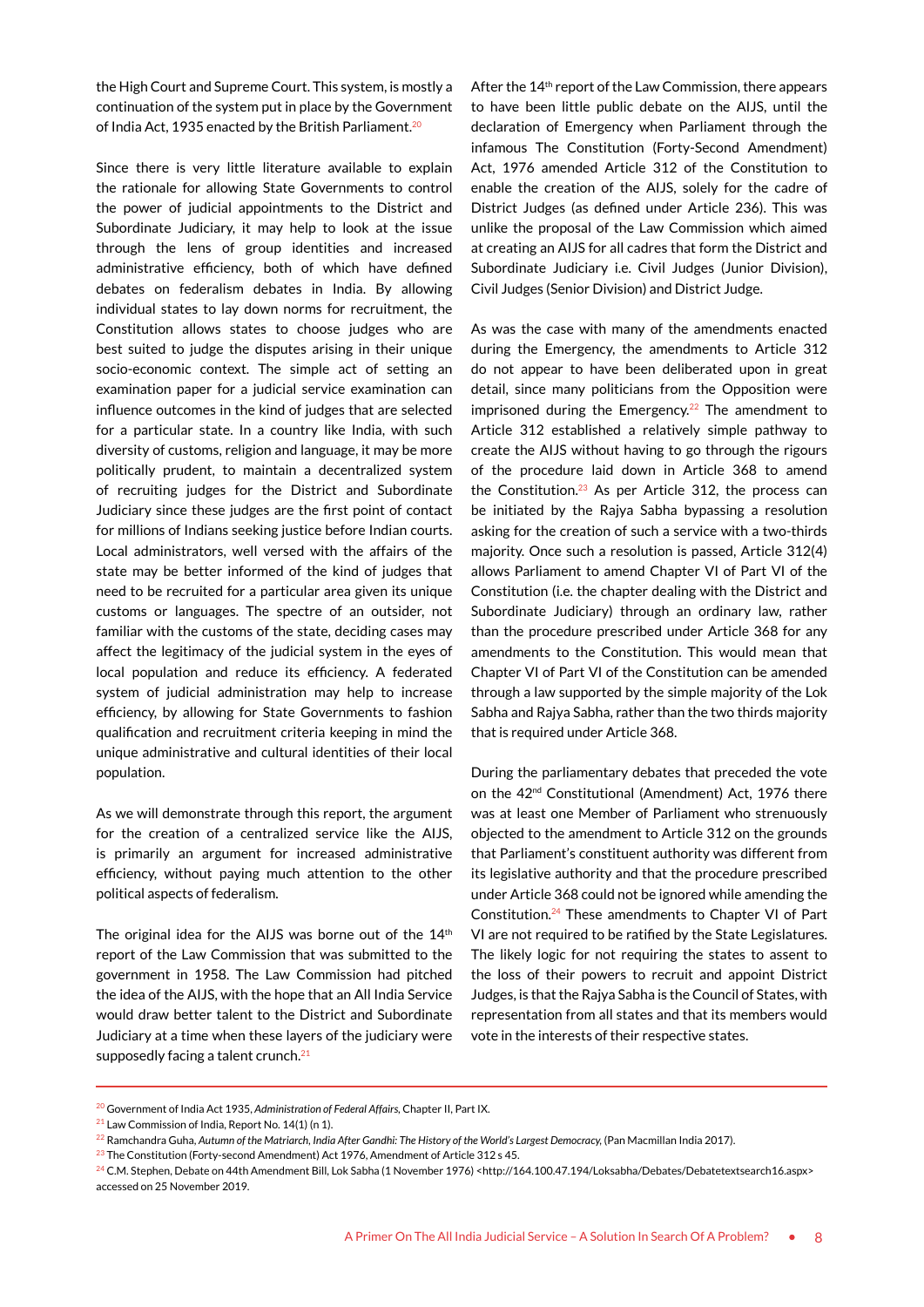Any such future amendment, under Article 312, would presumably amend Articles 233 and 234 of the Constitution which currently vests the power of recruitment and appointment of District Judges, in the office of the Governor of the State acting in consultation with relevant High Court. Any attempt to create the AIJS would necessarily have to shift this power of selection and appointment to some centralized institution, although the identity of this institution remains unclear. Only the 116<sup>th</sup> Report of the Law Commission recommends that this power be vested in a new body that was to be called the National Judicial Service Commission, which did not exist at the time.<sup>25</sup> This body was never created.

In addition to the amendment to Article 312, the 42<sup>nd</sup> Constitutional Amendment also amended Entry 3 of List II of Schedule VII to shift the power of "Administration of justice; constitution and organization of all courts, except the Supreme Court and the High Court" to Entry 11A of List III of Schedule VII.26 By shifting this entry, from the State List, to the Concurrent List, the amendment allows both Parliament and the State Legislatures to enact laws with respect to the constitution and organization of District and Subordinate courts. Prior to this amendment, only State Legislatures could enact laws pertaining to the District and Subordinate Judiciary.

While most of the 42nd Constitution (Amendment) Act, 1976 was repealed, post the lifting of the Emergency, by the Constitution (Forty-Fourth Amendment) Act, 1978, the amendments to Article 312 and Entry 11A of List III, in 1976 were untouched. As a result, if the Central Government can garner support from two-thirds of the Rajya Sabha for a resolution supporting the AIJS, it could push through Parliament a subsequent amendment as per Article 312 to amend, Part VI of Chapter VI of the Constitution to create the AIJS.

It is however, not clear whether the amendment to Article 312 of the Constitution in 1976 would withstand a challenge on the grounds that it is a violation of the basic structure doctrine that was laid down by the Supreme Court in the landmark case of *Keshavananda Bharti* v. *State of Kerala*27. In this case,the Supreme Court held that while Parliament could amend the Constitution, it could not amend those provisions which constitute the 'basic structure' of the Constitution. While the precise contours of the 'basic structure' doctrine have never been defined by the Supreme Court, there appears to be a consensus that the following five features are covered under this doctrine:

secularism, democracy, rule of law, federalism and an independent judiciary with the power of judicial review. $28$ While it is not within the scope of this primer to explore this issue in more detail, it maybe worthwhile for the government to seek an opinion from the Attorney General on this issue since most of the opposition to the idea of an AIJS comes from State Governments and some of them are bound to raise this ground of challenge since the basic structure doctrine is relatively open-ended.

<sup>28</sup> Sudhir Krishnaswamy, *Democracy and Constitutionalism in India - A Study of the Basic Structure Doctrine,* (Oxford University Press 2010) 159.



 $25$  Law Commission of India, Report No 116 (n 9) 21, 23.

 $26$  The Constitution (Forty-second Amendment) Act 1976, s 57(b)(ii).

<sup>27 (1973)</sup> AIR SC 1461.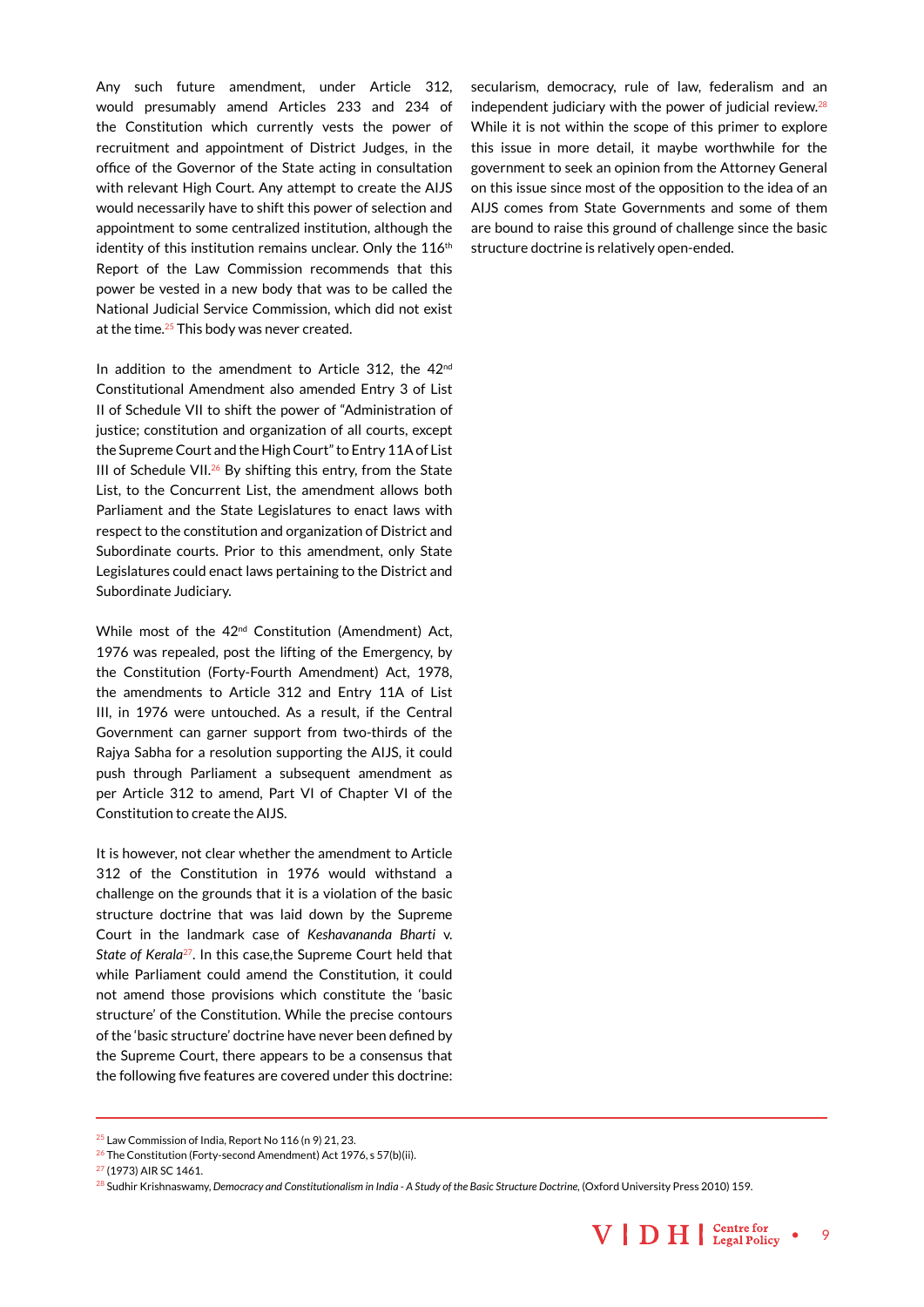### <span id="page-15-0"></span>**Will the creation of the AIJS solve the problem of vacancies at the level of the District & Subordinate Judiciary?** III

One of the more recent justifications for the creation of the AIJS has been that a centralized service would help fill the approximately 5,000 vacancies across the District and Subordinate Judiciary in India. This justification has been provided by both the Union Law Minister<sup>29</sup> as well as the Parliamentary Standing Committee on Law and Justice. In 2013, the Parliamentary Standing Committee on Law and Justice in a discussion on the broader question of judicial vacancies, stated the following while pitching the AIJS as a potential solution to the vacancies in the District and Subordinate Judiciary: 30

"While deliberating on the vacancies in the higher judiciary and the long time taken in the disposal of cases pending before the courts, the Committee pointed out the feasibility of having an All India Judicial Service... The Committee feels that there is a shortage of judges at all levels, be it in the higher judiciary or in the subordinate courts and this is one of the major factors for delay in the adjudication of cases. Shortage of judges is also a major constraint for setting up of new courts. The Committee appreciates and welcomes the idea of having in place an All India Judicial Service but, in case, certain States have issues in this proposal, the Committee feels that the Central Government can at least make a beginning by holding an examination for recruiting judges at the all India level, covering States that agree to participate or accept candidates selected on the basis of the said recruitment. The Committee feels such a move would ensure an all-time availability of qualified and deserving candidates for appointment in subordinate courts."

While acknowledging the contentiousness of the proposal to set up an AIJS, the Standing Committee seemingly concluded that it would facilitate a continuous availability of exemplary legal talent, thus reducing judicial vacancies. This claim that an AIJS will solve the vacancy problem, merits a more detailed examination.

Currently individual High Courts, in consultation with the State Governments are responsible for recruitments of judges for the District and Subordinate Judiciary. As per widely reported statistics in the media, there is a shortage of 5,000 vacancies at this level of the judiciary. $31$  The table below, which provides a state-wise breakup of vacancies based on data published in the last Annual Report of the Supreme Court<sup>32</sup>, clearly demonstrates that it is only certain High Courts which account for a majority of the approximately 5,000 vacancies amongst the District and Subordinate Judiciary:

As is obvious from the data, (see **Fig. 2**) only certain jurisdictions such as those falling under the Allahabad High Court, the Patna High Court etc,. account for the approximately 5,000 vacancies while the vacancy rates for the majority of judicial services under the Rajasthan High Court, the Madhya Pradesh High Court, the Bombay High Court and the Calcutta High Court are hovering between 1% and 12%. In other words, different High Courts are demonstrating different levels of efficiencies when it comes to recruitments.

We also tried to compile data regarding vacancies specifically at the level of District Judges, since the AIJS, as per Article 312 can be created only for the cadre of District Judges and not the Subordinate judiciary which consists of Civil Judges (Junior Division) and Civil Judges (Senior Division). Since the Annual Reports of the Supreme Court

<sup>29</sup> Kaunain Sheriff M, 'Ravi Shankar Prasad's priority: Filling vacancies in lower judiciary' *The Indian Express,* 1 June 2019 <https://indianexpress.com/article/ india/ravi-shankar-prasads-priority-filling-vacancies-in-lower-judici ary-5759469/> accessed on 26 November 2019.

<sup>30</sup> Department Related Parliamentary Standing Committee on Personnel, Public Grievances, Law and Justice, *Demand for Grants Report* No 52 (May 2012) para 6.71 and 6.72.

<sup>31</sup> Sriharsha Devulapalli , Vishnu Padmanabhan , 'What is clogging up India's district courts?' *The Livemint,* 24 July 2019 <https://www.livemint.com/news/ india/what-is-clogging-up-india-s-district-courts-1563952086072.html> accessed on 26 November 2019.

<sup>32</sup> Supreme Court of India, *Indian Judiciary, Annual Report 2017-18* (October 2018 ) <https://main.sci.gov.in/pdf/AnnualReports/Annual%20Report%20 2018-light.pdf> accessed on 27 November 2019.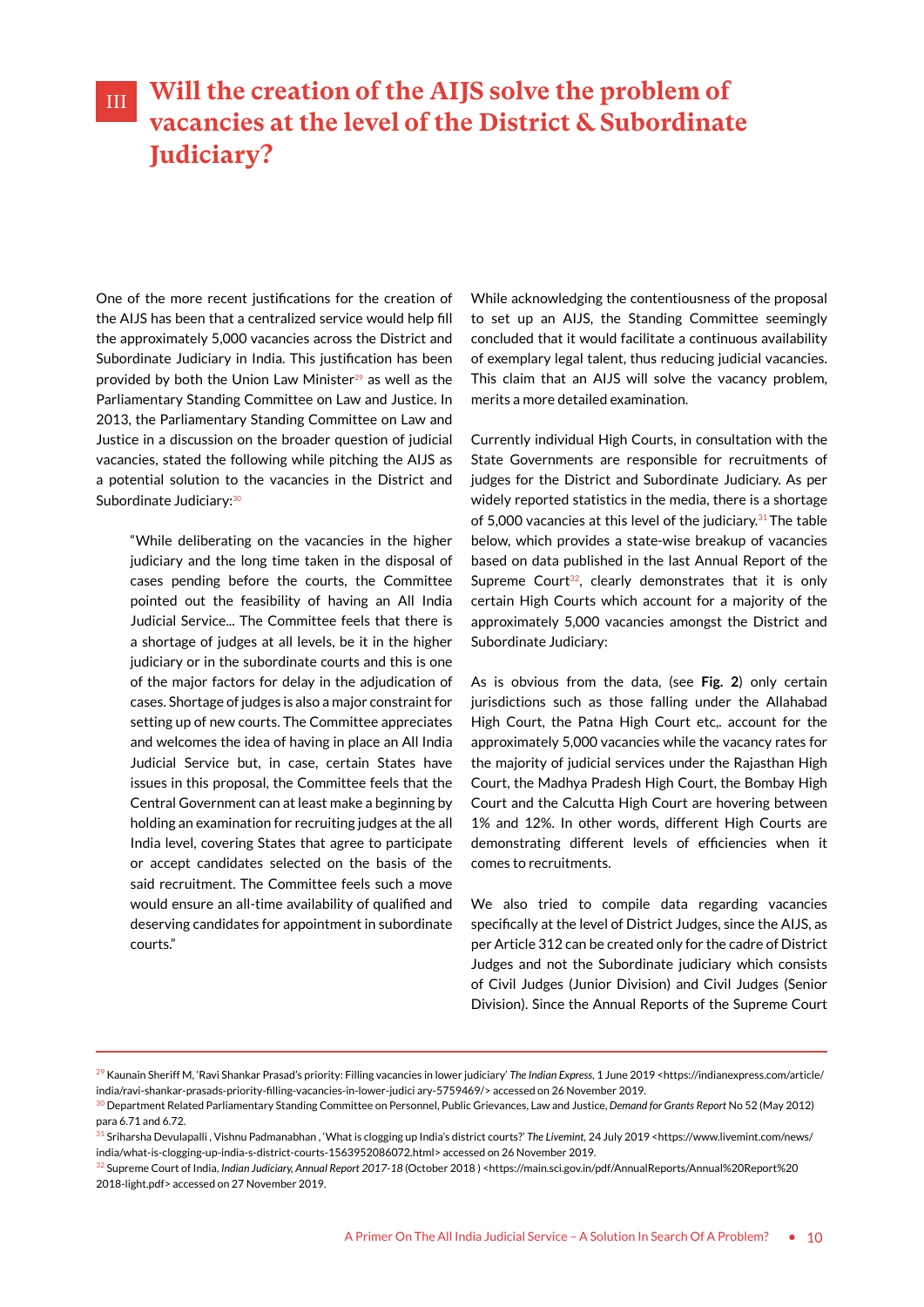| Working Strength    |      | <b>Total Sanctioned</b>     | <b>Total Working</b>      | <b>Total Vacant</b>                                                                                    |
|---------------------|------|-----------------------------|---------------------------|--------------------------------------------------------------------------------------------------------|
| Vacancy             |      | 22750                       | 17891                     | 4859                                                                                                   |
| Sanctioned Strength | Num  |                             |                           |                                                                                                        |
|                     |      |                             |                           | State's contribution to total vacancy in India (in %)<br>States contributing < 1.5% are indicated by O |
| Allahabad           | 3224 | 1931                        | 1293                      | 26.52                                                                                                  |
| <b>Bombay</b>       | 2358 | 2325<br>33                  |                           | 0.68<br>Ο                                                                                              |
| Calcutta            | 1013 | 917<br>51                   |                           | 1.05<br>$\circ$                                                                                        |
| Chhattisgarh        | 450  | 374<br>76                   | ------------------        | 1.56<br>п                                                                                              |
| Delhi               | 799  | 542<br>257                  |                           | 5.27                                                                                                   |
| Gauhati             | 558  | 441 177                     |                           | 3.63                                                                                                   |
| Gujarat $1496$      |      | 1112<br>384                 |                           | 7.88                                                                                                   |
| Himachal            | 159  | $144 = 15$<br>.             |                           | 0.31<br>$\circ$                                                                                        |
| Hyderabad           | 987  | 906<br>81                   |                           | 1.66                                                                                                   |
| Jammu & Kashmir     | 283  | $224$ = 59                  |                           | 1.21<br>n                                                                                              |
| Jharkhand           | 672  | 466<br>206                  |                           | 4.22                                                                                                   |
| Karnataka           | 1307 | 1082<br>226                 |                           | 4.63                                                                                                   |
| Kerala              | 537  | 474 64                      |                           | 1.31<br>$\circ$                                                                                        |
| Madhya Pradesh      | 1872 | 1695<br>177                 |                           | 3.63                                                                                                   |
| Madras 1170         |      | 916<br>254                  |                           | 5.21                                                                                                   |
| Manipur $\sqrt{55}$ |      | $-40$ $-15$                 |                           | 0.31<br>o                                                                                              |
| Meghalaya           | 97   | $39 = 58$                   |                           | 1.19<br>о                                                                                              |
| Orissa              | 862  | 646<br>216                  |                           | 4.43                                                                                                   |
| Patna 1837          |      | 1149<br>688                 |                           | 14.11                                                                                                  |
| Punjab & Haryana    | 1319 | 1024<br>295                 |                           | 6.05                                                                                                   |
| Rajasthan           | 1273 | 1114<br>159                 |                           | 3.26                                                                                                   |
| Sikkim $\sqrt{23}$  |      | $19 = 4$                    |                           | 0.08<br>$\circ$                                                                                        |
| <b>Tripura</b>      | 107  | ■75 ■32<br><u>.</u><br>Ш    |                           | 0.66<br>$\circ$                                                                                        |
| Uttarakhand 292     |      | 236 56<br><b>TI</b> + + + + | ------------------------- | 1.15<br>$\circ$                                                                                        |

Data Source: Supreme Court of India, Indian Judiciary, Annual Report 2017-18, October 2018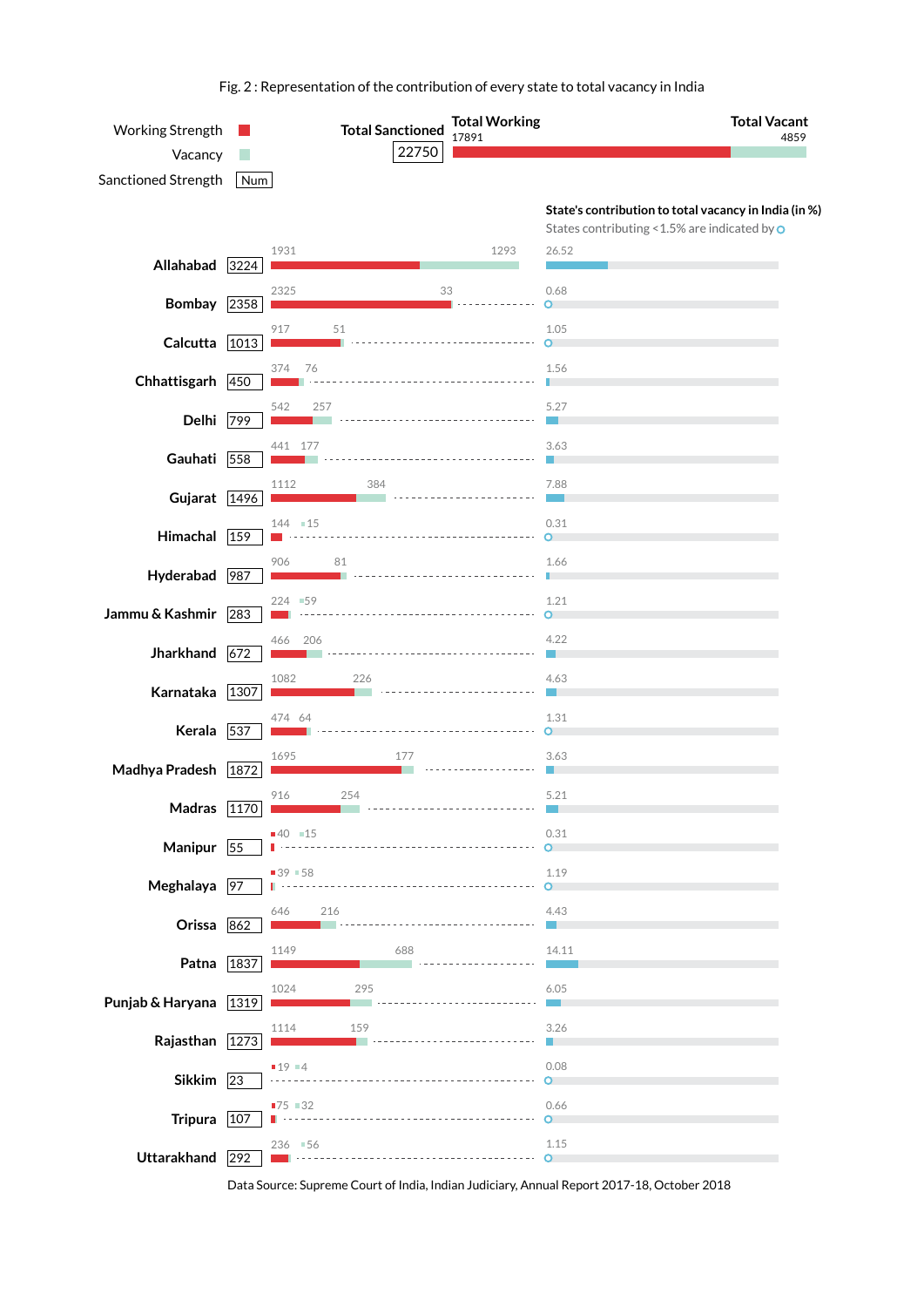do not provide a breakup of vacancies for each cadre of judges per state, we had to derive this data through other sources, including our judicial vacancies data portal<sup>33</sup> and RTI replies filed with all High Courts asking for information regarding sanctioned strength of District Judges.<sup>34</sup> We could determine these figures for only certain states who responded to our RTI applications. The same is reproduced in the table below:

These figures again demonstrate that the vacancies at the level of District Judges, which is the only cadre for which an AIJS can be created as per Article 312 of the Constitution, is not uniform across states. It is only some High Courts which are unable to fill vacancies for the post of District Judges. Therefore, even if an AIJS was to hypothetically be created as per Article 312, only a small percentage of the 5,000 vacancies would be filled.

In our opinion, rather than proposing an AIJS as a solution for judicial vacancies, it may be more prudent to investigate the reasons and causes for the large number of vacancies in the poorly performing states. In our experience, the reasons for these vacancies could be varied, ranging from lack of adequate court rooms to hurdles in the recruitment process.35 For example, in recent litigation before the Supreme Court on the issue of vacancies, the Allahabad High Court filed an affidavit stating that they lacked courtrooms to house additional judges.<sup>36</sup> Thus, merely centralizing recruitment through the creation of an AIJS will not be a silver bullet to address the large number of vacancies in a few states.

<sup>&</sup>lt;sup>33</sup> Judicial Vacancies in India, Justice Access and Lowering Delays in India Portal, Vidhi Centre for Legal Policy <http://data.vidhilegalpolicy.in/dashboard/ judicial\_vacancy/index.html> accessed on 26 November 2019.

<sup>&</sup>lt;sup>4</sup> Filed bv Vaidehi Misra on 07 August 2019, Research Fellow at Vidhi Centre for Legal Policy (Replies on file with authors).

<sup>35</sup> Diksha Sanyal, Nitika Khaitan, Shalini Seetharam and Shriyam Gupta, *Report on Ranking Lower Judiciary Appointments* (Vidhi Centre for Legal Policy, November 2017) https://vidhilegalpolicy.in/2017/11/29/2017-11-29-report-on-ranking-lower-judiciary-appointments/ accessed on 26 November 2019; Chitrakshi Jain, Shreya Tripathy, Tarika Jain, *Budgeting Better for Courts: An Evaluation of the Rs 7460 Crores Released Under the Centrally Sponsored Scheme for*  Judicial Infrastructure (Vidhi Centre for Legal Policy, September 2019). <https://vidhilegalpolicy.in/2019/09/03/budgeting-better-for-courts-an-evaluationof-the-rs-7460-cror es-released-under-the-centrally-sponsored-scheme-for-judicial-infrastructure/> accessed on 27 November 2019; D iksha Sanyal and Shriyam Gupta, *Discretion and Delay: Challenges in Becoming a District and Civil Judge,* (Vidhi Centre for Legal Policy, January 2019) <https://vidhilegalpolicy. in/2019/01/07/2019-1-7-discretion-and-delay-challenges-of-becoming-a-district-and-civil-judge/> accessed on 26 November 2019.

<sup>36</sup>Affidavit filed by the State Government of Uttar Pradesh in *In Re Vacancies in the Cadres of Judicial Officers v. Chairman UP Public Service Commission & Ors.* PIL 4215 of 2018; (on file with authors).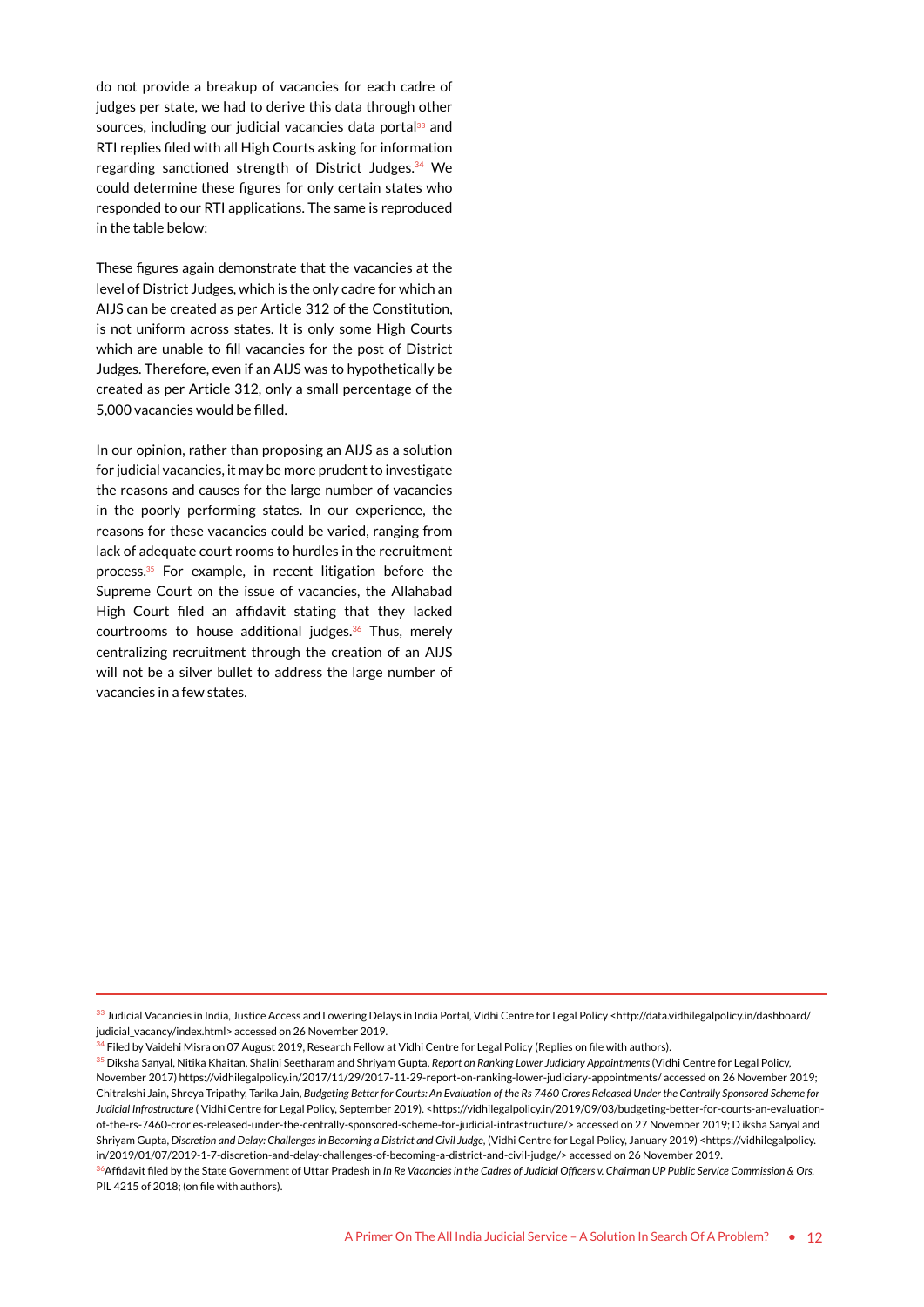

Sanctioned Strength - District & Subordinate

|                                                 |                                                      | <b>Vacancy of District Judges</b><br>(in %) |
|-------------------------------------------------|------------------------------------------------------|---------------------------------------------|
| <b>Tamil Nadu</b><br>(& Pudduchery)<br>$258$ 41 | 299<br>$1170 -$                                      | 13.71                                       |
| Kerala<br>(& Lakshwadeep)<br>$115$ 58           | 173<br>$-537 -$                                      | 33.53                                       |
| Telangana*<br>$88$ 39                           | 127<br>$987 -$                                       | 30.71                                       |
| Punjab<br>$157$ 35                              | 192<br>$-1319-$                                      | 18.23                                       |
| Haryana<br>$68$ 40                              | 208<br>$-1319-$                                      | 19.23                                       |
| <b>Tripura</b><br>$25$ $10$                     | 35<br>П.<br>---------------------------------<br>107 | 28.57                                       |
| <b>Sikkim</b><br>$10 \square$                   | 13<br><br>23                                         | 23.08                                       |
| <b>Himachal Pradesh</b><br>$33$ $21$            | 54<br>П<br>159                                       | 38.89                                       |
| <b>Bihar</b><br>$370 \equiv 104$                | 474<br>$-1837-$                                      | 21.94                                       |
| Meghalaya<br>$15 - 31$                          | $^{46}_{\Box}$<br>Ш<br>97                            | 67.39                                       |

\*Sanctioned strength for district and subordinate judiciary of Telangana includes Andhra Pradesh as well.

Sources:

Sanctioned Strength of District and Subordinate Judiciary : Supreme Court of India, Indian Judiciary, Annual Report 2017-18, October 2018 Sanctioned strength, working strength and vacancy of district judges : Based on replies received for RTI applications filed on 07 August 2019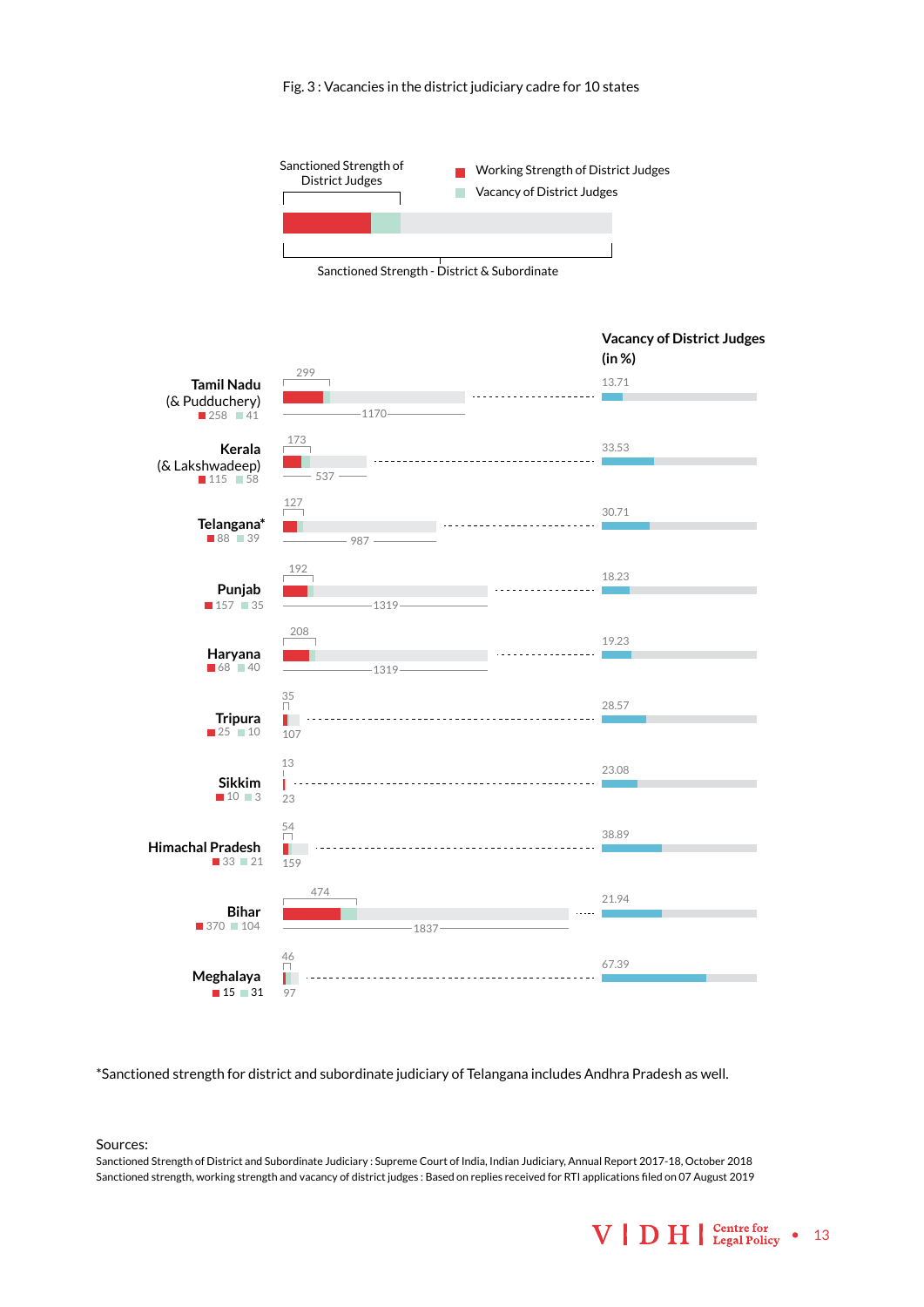### <span id="page-19-0"></span>**Can the AIJS increase representation of marginalized communities in the District and Subordinate Judiciary?** IV

In 2018, India witnessed an unprecedented backlash from the Scheduled Caste community after the Supreme Court of India diluted the Scheduled Caste and Scheduled Tribe (Prevention of Atrocities) Act, 1989 through one of its judgments.<sup>37</sup> In the immediate aftermath of the judgment, prominent political leaders from the marginalized communities pitched for the creation of the AIJS, with the condition that certain number of posts within this service would be reserved for the marginalized communities.<sup>38</sup> This is not the first time, that such a demand has been made. Earlier the National Commission for Scheduled Castes, in a report on reservations in the judiciary, had also supported the creation of an AIJS, with the hope that the service would provide for reservations on the lines of the other All India Services of the Government of India.<sup>39</sup>

The incumbent Union Law Minister has also made several statements on similar lines, stating that the government would reserve posts for the Scheduled Caste (SC) and Scheduled Tribe (ST) communities in any future AIJS with the aim of providing them with better representation in the judiciary.<sup>40</sup> This claim that the AIJS will necessarily increase representation of marginalized communities in the Indian judiciary merits a more detailed evaluation. We began the process of evaluating the existing state of affairs under the individual State Judicial Services Rules, which are notified by the respective Governors, in consultation with the High Courts.

Interestingly, we discovered that many states already reserve posts under their State Judicial Service Rules for different communities and classes. These include quotas for SC, ST, other backward communities (OBCs), women

and rural candidates. **Fig. 4** (next page) illustrates the breakup of posts that are reserved under the State Judicial Service Rules for different communities and classes:

From **Fig. 4**, it is obvious that many States are already reserving posts under their respective judicial services for marginalized communities, for persons with disabilities and women. Since we were unable to access all the State Judicial Service rules, the above list is merely representative and not exhaustive. It is possible that there are more States that are reserving posts under their judicial service rules. As per the judicial service rules of Delhi, Gujarat, Haryana, Himachal Pradesh, Manipur, Meghalaya, Nagaland and Uttar Pradesh, the State Governments and/or High Courts issue orders from time to time regarding reservation policies for recruitment. Since we were not able to source these orders, the numbers have not been represented here. Hence, this list should not be treated as comprehensive. For most part, it appears that States have extended the reservation quotas provided to their bureaucracies to even the District and Subordinate Judiciary. It is also interesting to note that many States reserve posts for classes of persons who are not provided any form of reservation quotas under existing central government norms. For example, women do not have reservation quotas for any central government jobs but many states do provide reservation quotas for women in the state judicial services.

Given the weight of the evidence above, it is quite clear that some of the statements referenced earlier in this chapter, regarding the lack of representation for marginalized communities in the District and Subordinate Judiciary may not have been accurate. It is very likely that many of these communities who currently benefit from the state quotas,

<sup>37</sup> *Subhash Kashinath Mahajan v State of Maharashtra* (2017) SCC OnLine SC 1629; Priyanka Mittal, ' Why Supreme Court ruling on SC/ST Act faces Dalit protests' *The Livemint*, 2 April 2017 <https://www.livemint.com/Politics/bzk9UVPfi6hJXjLv0DlJkO/Why-Supreme-Court-ruling-on-SCST-Act -faces-Dalitprotests.html> accessed on 25 November 2019; *Union of India v. State of Maharashtra* Review Petition(Criminal) No. 228 of 2018 in Criminal Appeal 416 of 218 ; Krishnadas Rajagopal 'SC recalls verdict diluting SC/ST anti-atrocities law', *The Hindu,* 1 October 2019 <https://www.thehindu.com/news/national/screcalls-its-2018-directions-virtually-diluting-provisions- of-arrest-under-scst-act/article29564466.ece> accessed on 26 November 2019.

<sup>38</sup> Web Bureau, 'Ram Vilas Paswan Pitches For Broader Consensus For Setting Up Judicial Services, Reservation In Judiciary' *The Outlook*, 26 August 2018 < https://www.outlookindia.com/website/story/ram-vilas-paswan-pitches-for-broader-consensus-for-se tting-up-judicial-services-/315572> accessed on 27 November 2019.

<sup>39</sup> The National Commission for Scheduled Castes, *Reservation in Judiciary* <http://ncsc.nic.in/files/Reservation%20in%20Judiciary.pdf> accessed on 26 November 2019.

<sup>40 &#</sup>x27;Now, law minister pushes for SC/ST quota in judiciary', *The Times of India,* 26 December 2018, <https://timesofindia.indiatimes.com/india/now-lawminister-pushes-for-sc/st-quota-in-judiciary/articleshow/67249375.cms?utm\_campaign=andapp&utm\_medium=referral&utm\_source=native\_share\_tray> accessed on 26 November 2019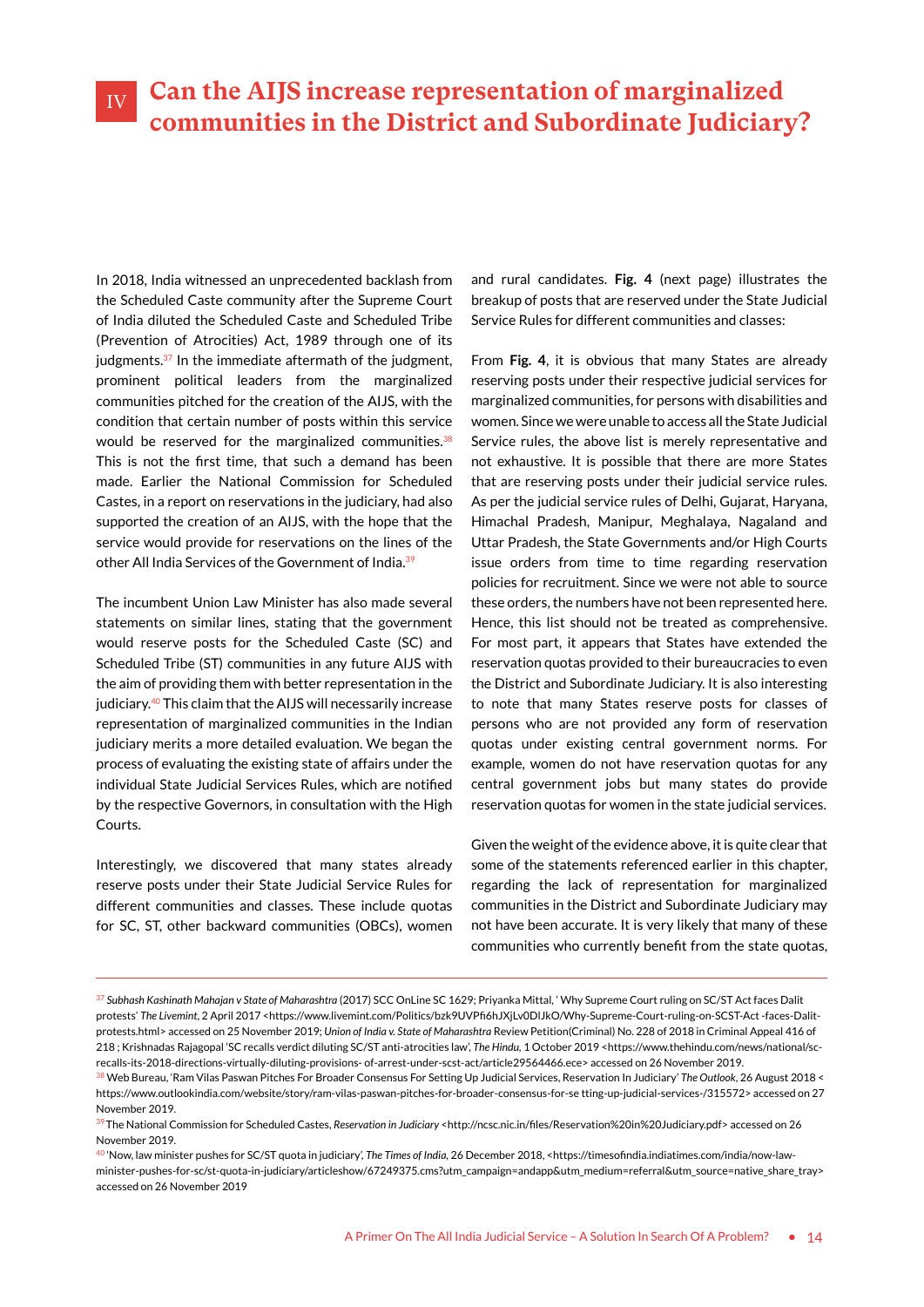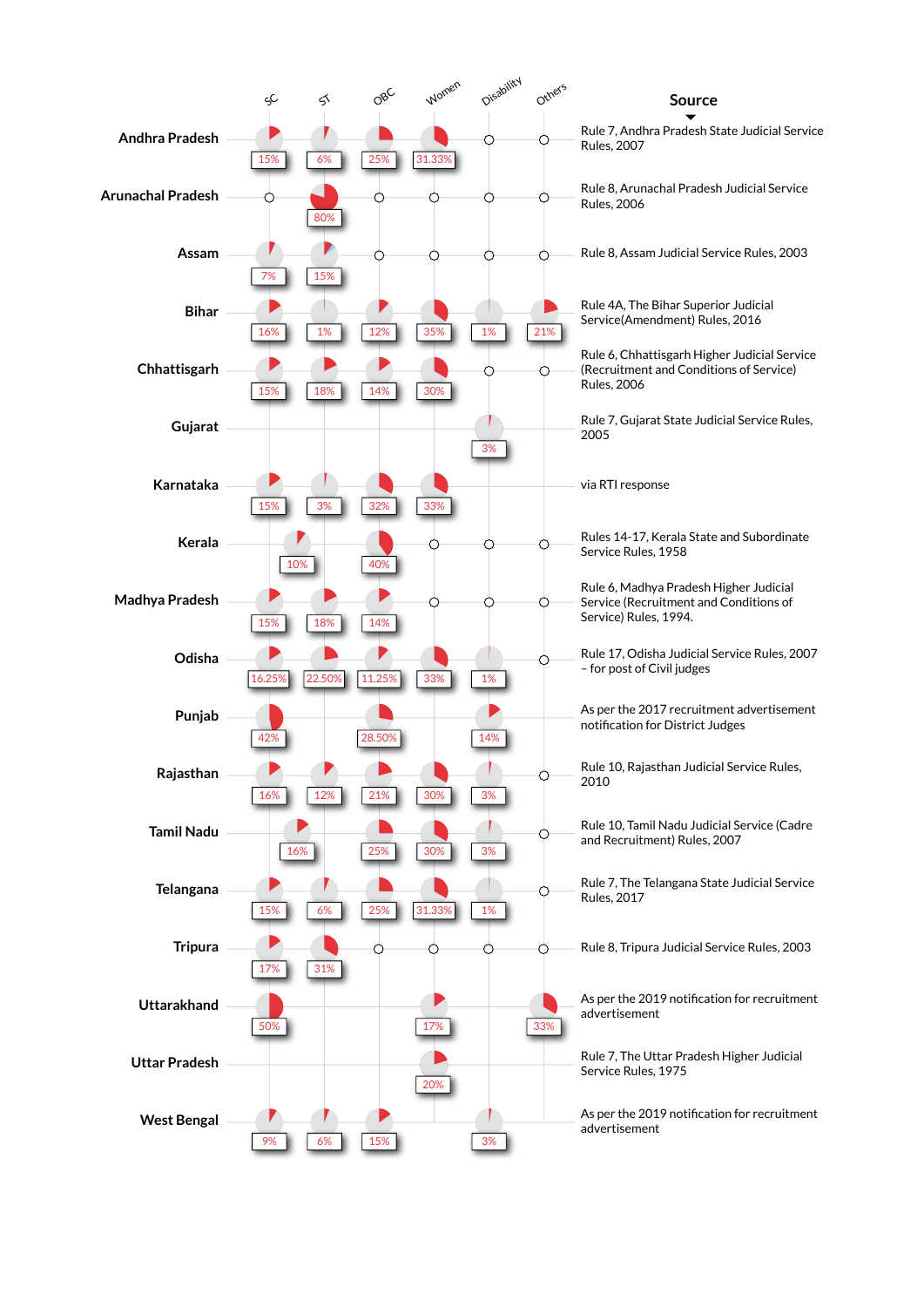will oppose the creation of the AIJS. This is because the communities recognized as Other Backward Classes by State Governments may or may not be classified as OBCs by the Central Government and can therefore not apply for the posts reserved under a potential AIJS. If this means that certain communities are going to lose their existing quotas, they are quite likely to protest, especially since there is keen competition for jobs in the judicial services.<sup>41</sup> Thus, any decision to proceed with the creation of the AIJS has to factor in a possible political backlash in certain states.

41 PTI, ' Civil Judge exam: Only 9 selected of 14,000 candidates, SC appoints ex-judge to check evaluation' *India Today,* 4 May 2019 <https://www.indiatoday. in/education-today/news/story/civil-judge-exam-only-9-selected-of-14-000-c andidates-1517024-2019-05-04> accessed on 27 November 2019.

Fig. 4 : States with reservation quota for various categories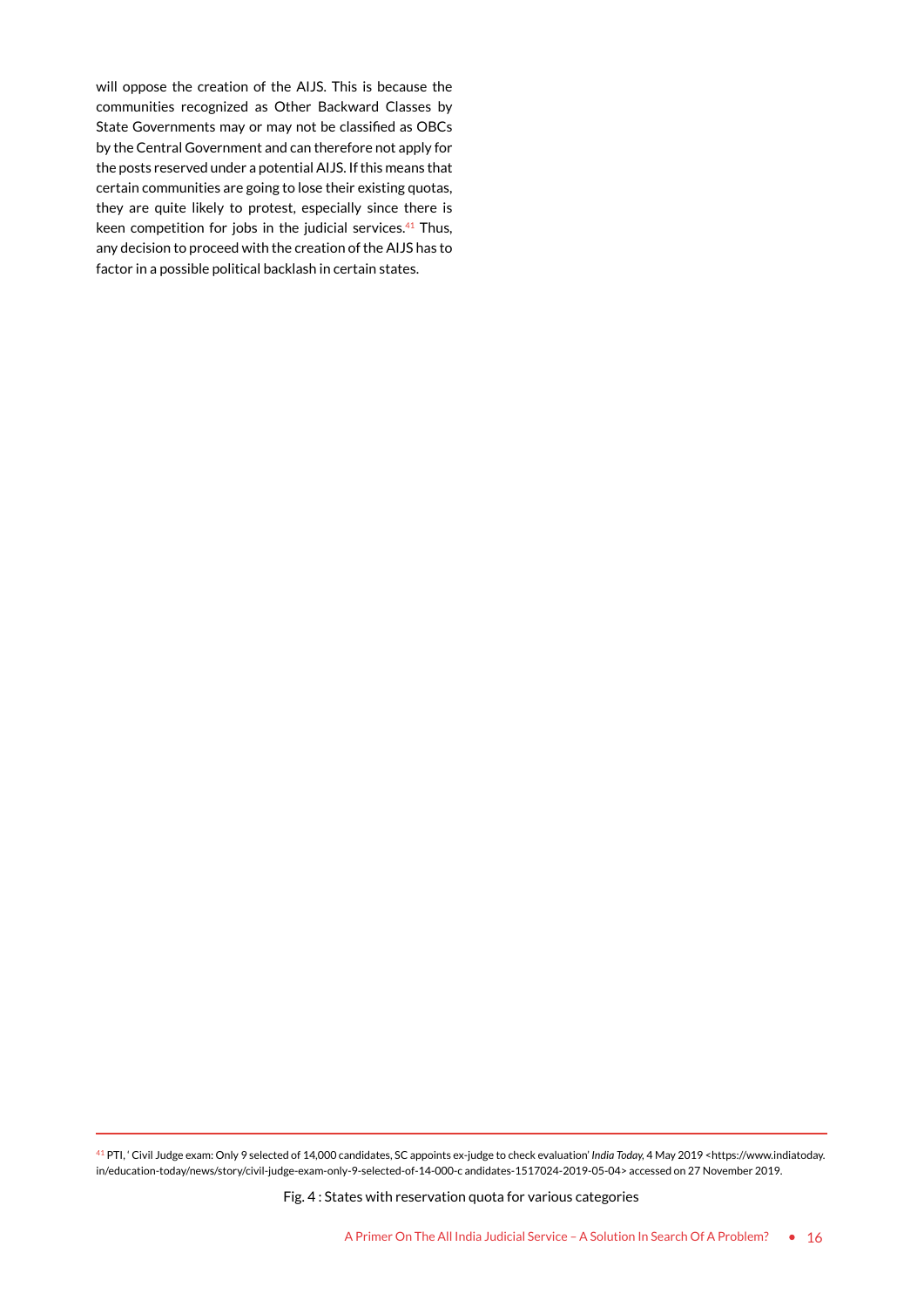## <span id="page-22-0"></span>**Will the creation of the AIJS attract better talent to the District Judiciary by offering better pay and a more efficient system of recruitment through the Union Public Service Commission (UPSC)?** V

The original justification provided by the Law Commission in 1958 and then again in 1986, was that the creation of a central service, on the lines of the other All India Services, would help incentivize better talent to join the District and Subordinate Judiciary. The reasons put forth by the Law Commission for this conclusion are two-fold. First, it was of the opinion that the All India Services enjoyed more prestige and since graduates could join the All India Services soon after graduating, unlike the judicial services which required mandatory practical experience of a certain number of years at the bar as a qualification criteria, the best graduates were opting for the All India Services over the judicial services. $42$  As a result, those joining the judicial services would be older and would end up earning less than their colleagues of the same age who joined the bureaucracy at a younger age.<sup>43</sup> Second, the Law Commission commented on how the selection process of judges for the District and Subordinate Judiciary in different states has been rife with parochialism and nepotism thereby affecting the quality of appointments.44

Similar concerns, were reflected in much more blunt terms by the Law Commission in its 116<sup>th</sup> report submitted in 1986. In pertinent part, the Law Commission stated the following:

"Having regard to the present state of the judicial service below the High Court, the malaise that has set in, the inadequacy of the talent being attracted, varying conditions of service and ineffective voice of the High Court in the matter of recruitment, failure of Public Service Commissions on this front, utter and total antipathy of State Governments have contributed in no uncertain measure to the falling standards in the State Judicial Service".44

While not clearly stated, it appears that the Law Commission was of the opinion that the Government of India would ensure better pay scales for judges who form part of an AIJS, while also ensuring a more efficient recruitment process through the Union Public Service Commission (UPSC). Since the Law Commission reports are short on empirical details, it is difficult to critically analyse its claims that state judicial services are underpaid or marred by a nepotistic and inefficient appointment process. On the point of efficiency of the UPSC, it has been pointed out by commentators that despite having a centralized mechanism system through the UPSC, the All India Services suffer from higher vacancy rates as the District and Subordinate Judiciary.46 Even at the beginning of 2019, the Indian Administrative Service (IAS) which has a sanctioned strength of 6,699 officers, was reportedly short of 1,500 officers which is a vacancy rate of 22.4%.<sup>47</sup>

On the issue of pay, it should however be mentioned that a lot has changed over the last few decades for the judicial services. For instance, the Government of India has set up two National Judicial Pay Commissions to recommend pay revisions for state judicial services.<sup>48</sup> Both these Commissions are progressive steps to ensure better service conditions for the state judicial services, although it is up to the State Governments to accept or reject their recommendations.

In any event, it must by pointed out that like the State Governments, even the Central Government works on the assumption that there should be parity between members of the executive branch and judicial branch. For example, the Cabinet Secretary, who is the senior most bureaucrat

<sup>42</sup> Law Commission of India, Report No 14 (n 1) 182.

<sup>43</sup> ibid.

<sup>44</sup> Law Commission of India, Report No 14 (n 1) 171.

<sup>45</sup> Law Commission of India, Report No 116 (n 9) 18.

<sup>46</sup> Alok Prasanna Kumar 'No Case for an All India Judicial Service', *The Hindu,* 15 August 2017 <https://www.thehindu.com/opinion/op-ed/no-case-for-anall-india-judicial-service/article19498261.e ce> accessed on 26 November 2019.

<sup>47</sup> PTI, 'Shortage of nearly 1,500 IAS officers: Govt', *LiveMint,* 10 July 2019 <https://www.livemint.com/news/india/shortage-of-nearly-1-500-ias-officersgovt-1562761206394.html> accessed on 25 November 2019

<sup>&</sup>lt;sup>48</sup> The National Judicial Pay Commission (Justice Jagannatha Shetty Commission), (n 4); Consultation Paper, Second National Judicial Pay Commission (July 2018).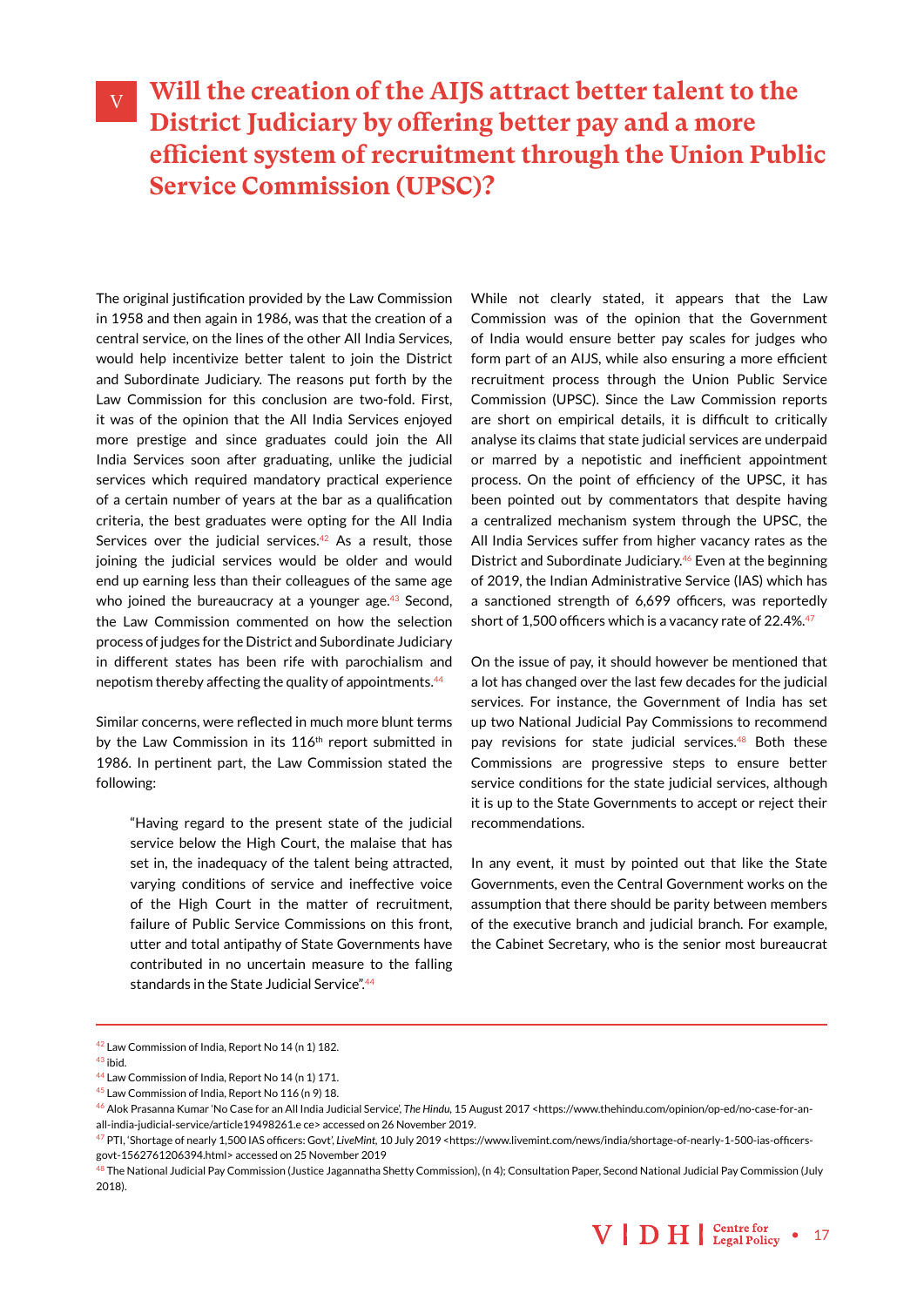gets paid as much as a Supreme Court judge.<sup>49</sup> So even if an AIJS is created, its salary will be pegged to that of the Central Government's bureaucracy.

Regarding the allegations made by the Law Commission of parochialism, regionalism and efficiency in the recruitment process for state judicial services, it should be mentioned that those allegations were made many decades ago. A lot has changed since then. Many State Governments have built up considerable administrative capacity. From the few studies conducted by our colleagues, it appears that the degree of efficiency in recruitment to judicial services varies greatly amongst different states.<sup>50</sup> Thus, generalized allegations of the kind made by the Law Commission may not be warranted.

<sup>49</sup> Consultation Paper, Second National Judicial Pay Commission, July 2018, Page 28, https://doj.gov.in/sites/default/files/Consultation-Paper.pdf ; India Today, 'Supreme Court and High Court judges to get salary hike with the 15th Finance Commission', 23 November 2017 https://www.indiatoday.in/ business/story/supreme-court-and-high-court-judges-salary-hike-1092335- 2017-11-23 accessed on 27 November 2019. 50 Diksha Sanyal and Shriyam Gupta, *Discretion and Delay: Challenges in Becoming a District and Civil Judge*, (n 35).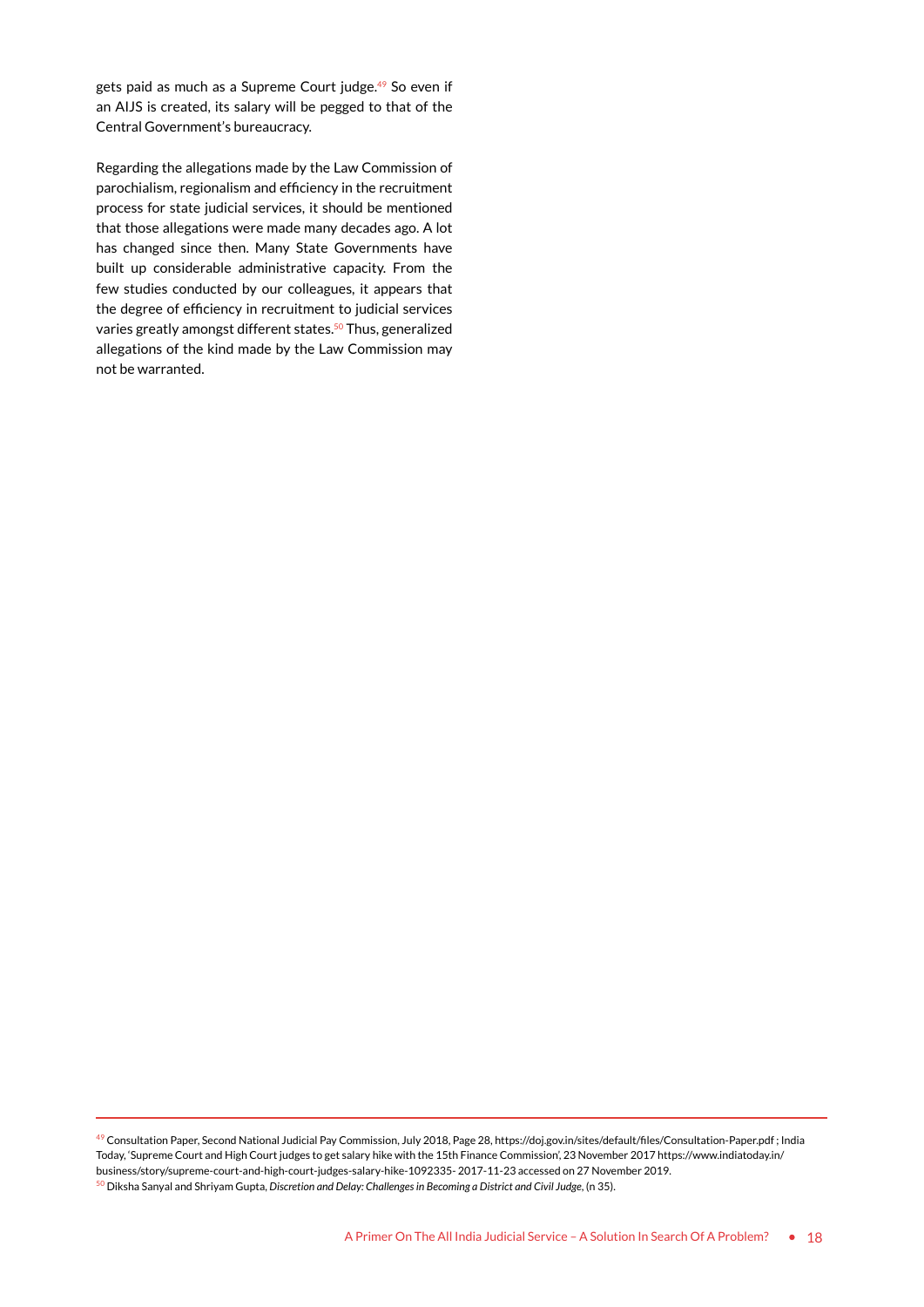## <span id="page-24-0"></span>**Will the AIJS be equipped to deal with local languages**  VI **and customs?**

One of the arguments made against the creation of the AIJS, is that judges recruited through this process will not know the local languages of the states in which they are posted. As per, the Code of Civil Procedure, 1908 and Code of Criminal Procedure, 1973 the proceedings of civil and criminal courts are to be conducted in a language prescribed by the State Government.<sup>51</sup> Most State Governments prescribe the language of the state as the language of the civil and criminal courts. Only High Courts are required to conduct their proceedings in English, although some High Court have a special exemption and conduct their proceedings in Hindi.<sup>52</sup>

The 14<sup>th</sup> report of the Law Commission had dismissed the language issue as a "faint objection". $^{53}$  The 116th report of the Law Commission also dismissed the language-based opposition. In both cases, the Law Commission simply pointed to the existing All India Services, such as the Indian Administrative Service (IAS) and the Indian Police Service (IPS) and explained how officers from one state were able to function in another state after being trained in the local language of the state. $54$  In addition, the 116<sup>th</sup> report also pointed out how many of the large states in the pre-colonial age such as the State of Bombay or Bengal were actually bilingual or trilingual and yet administered through a single judicial service.<sup>55</sup>

The problem with this line of argument, is that it fails to appreciate the fact that the All India Services discharges entirely different tasks when compared to the judiciary. Services like the IAS and IPS are typically management posts, with the lower bureaucracy of non-gazetted officers, who are locals, being responsible for direct interactions with the citizens. The gazetted officers of the IAS and IPS require local language skills primarily to supervise the nongazetted officers rather than dealing with local citizens. A bureaucratic error, due to a misunderstanding based on language, may at most, result in a denial of service or inconvenience for a citizen.

The nature of the judicial office however, especially at the level of the District and Subordinate Judiciary is very different since judges are often required to directly deal with litigants, prisoners, lawyers and witnesses in their local languages. The proficiency of judges in the local language, both orally and written, has to be much higher than of a gazetted officer in the IAS or IPS because the cost of a judicial error due to the judge misunderstanding the local language could result in a litigant being deprived of their liberty or property. Thus, the costs of misunderstanding or mistranslation by a judge who lacks native proficiency of the local languages are simply too high.

If qualified candidates, who are native speakers of the local language are available in a state, it makes no logical sense to recruit out of state candidates and then train them in the local language and dialects.

Similarly, there is also the question of whether an out of state candidate will be well-versed in the local customs of a state. This is particularly important for civil cases, especially matrimonial or testamentary or communal property cases where local customs can determine final outcomes. In fact, some states have opposed the creation of the AIJS on this very ground. Arunachal Pradesh opposed the creation of the AIJS on the following grounds:

"[The] State is predominantly a tribal State with a number of different tribes having their own time tested customary laws and practices whereunder various disputes and differences of each tribe are settled without having to go to a court of law. Village Councils try and settle cases of both Civil and

<sup>51</sup> Criminal Procedure Code 1973, s 272; Code of Civil Procedure 1908, s 137(2).

<sup>52</sup> The Constitution of India, Art. 348.

<sup>53</sup> Law Commission of India, Report No. 14(1) (n 1) para 74, 191-192.

<sup>54</sup> Law Commission of India, Report no. 116(n 9) 9-10.

<sup>55</sup> ibid.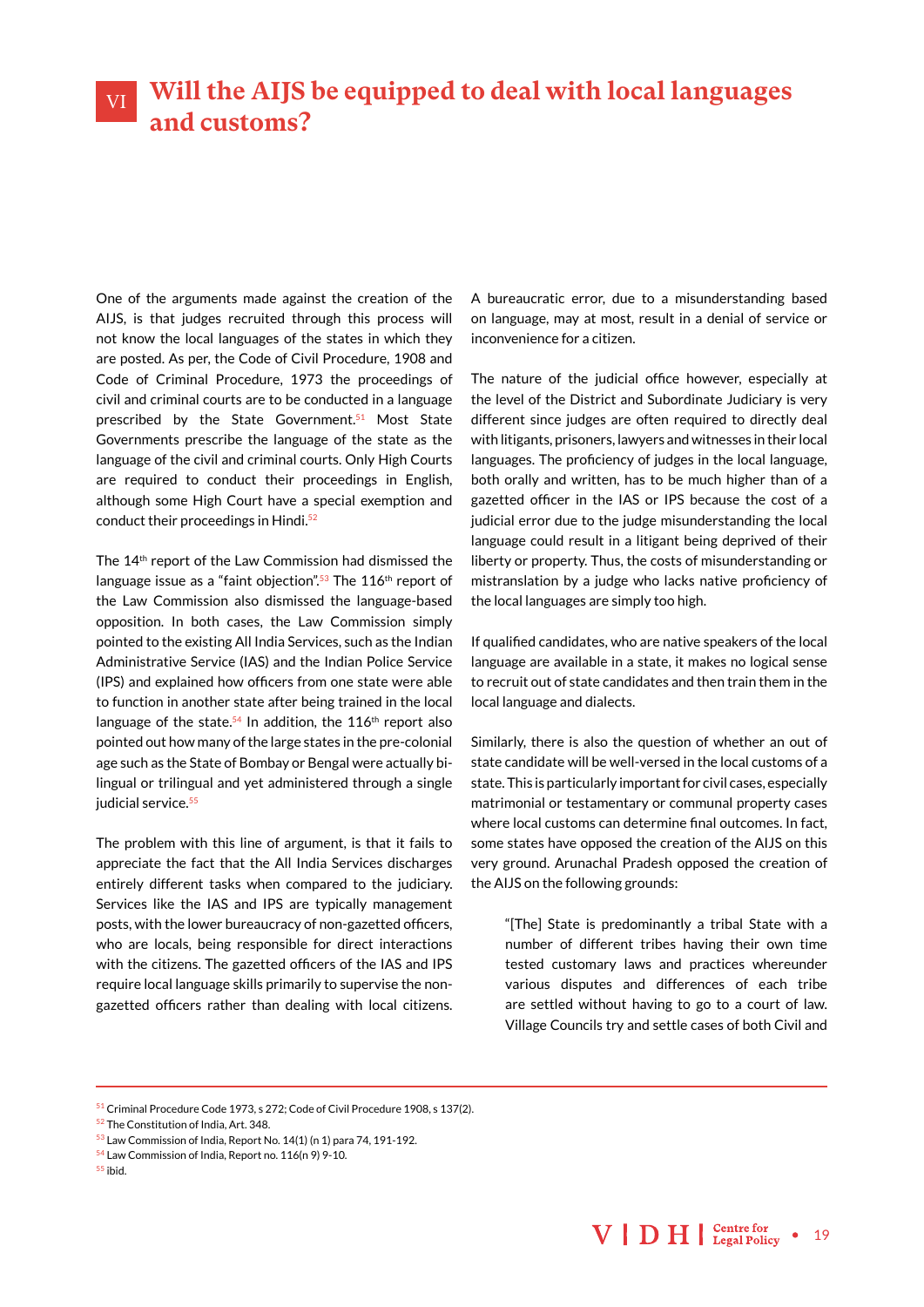Criminal nature. A Member of AIJS cadre from other parts of the country would face language problems and more particularly in recording oral evidences."<sup>56</sup>

Meghalaya recorded similar opposition to the idea of an AIJS:

"State of Meghalaya having regard to the historical background of the tribal areas within the State and being governed by the provisions of the Sixth Schedule to the Constitution, particularly in the Khasi States Ares, it would not at be in the interest of the public at large to have an AIJS. It is apprehended that such service may create serious practical problems in implementation. As such, the present system of administration of justice should continue for some more time and an AIJS may await for a while."<sup>57</sup>

Chhattisgarh responded with the following statement:

"All India Judicial Service would be detrimental to the interest of the people of under-privileged and backward States like Chhattisgarh."58

Given the diversity of customs and traditional practices across the country, the above concerns raised by Arunachal Pradesh, Chhattisgarh and Meghalaya are relevant to the entire country. The Law Commission reports do not deal with these aspects in their reports. The issues of local language and customs are issues that deserve serious consideration before moving ahead with the creation of the AIJS.

<sup>56</sup> Q. No. 4881, Salman Khurshid, Minister of Law and Justice, Response in Rajya Sabha on Question Relating to All India Judicial Service (21 May 2012). 57 ibid.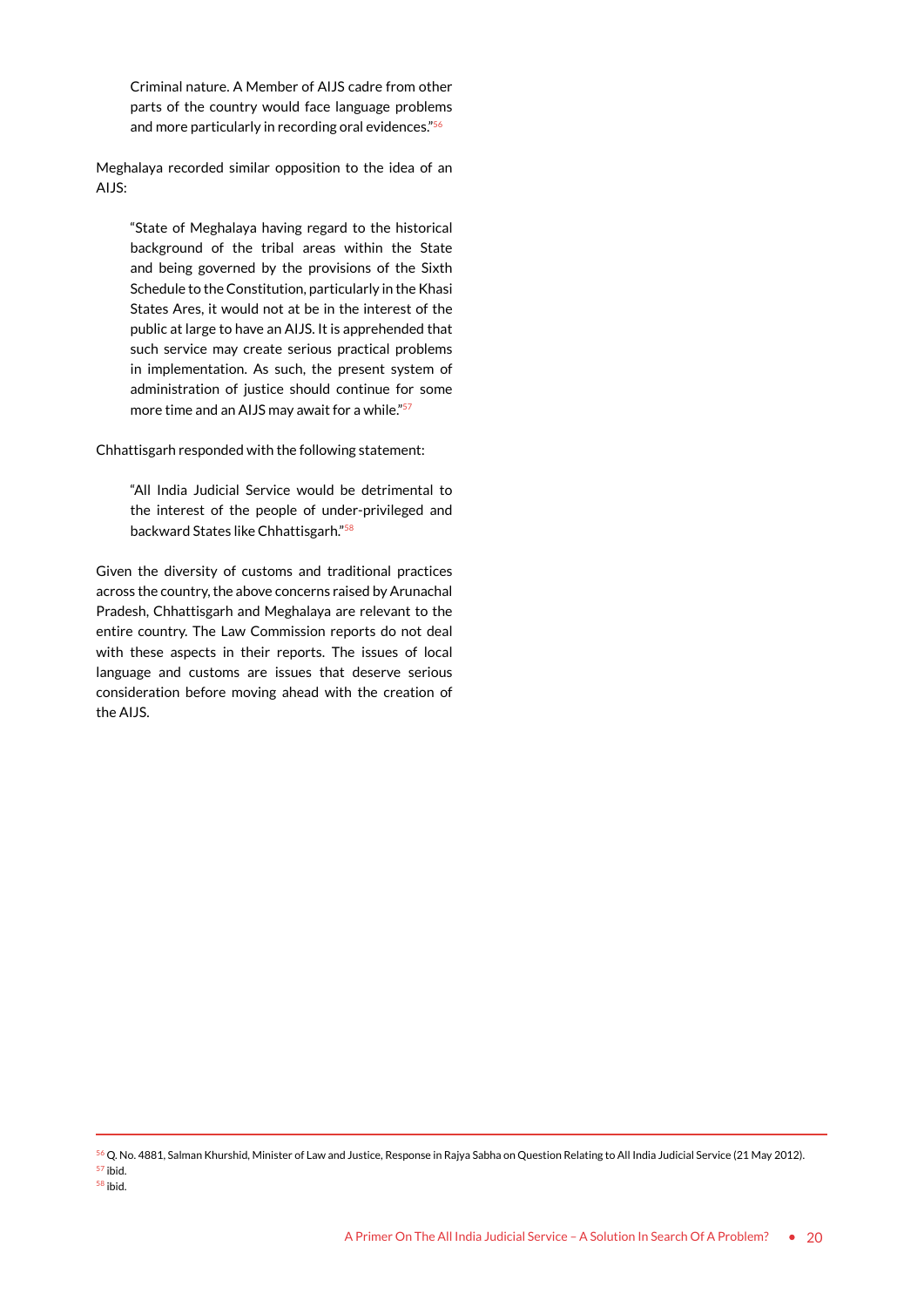## <span id="page-26-0"></span>VII **Ensuring judicial independence in context of the AIJS**

One of the issues which has received relatively little attention in context of the AIJS debate, is the issue of preserving the judicial independence of District Judges who may be part of such a service in the future.

Currently, the independence of District Judges from the State Governments, is guaranteed by the fact that the High Courts play a significant role in the appointment, transfer and removal of District Judges. Article 233 of the Constitution is quite clear that the appointments of persons to the post of District Judges shall be made by the Governor of the State in consultation with the High Court exercising jurisdiction over such State. The High Courts typically set the question papers for the examinations and conduct the interviews of the candidates for the post of District Judge. Additionally Article 235 of the Constitution has been interpreted by the Supreme Court to vest the power to 'control' District Judges with the supervising High Court.59 Since the independence of the judges of the High Court is guaranteed by the Constitution, it follows that any institution, such as District Courts which are subject to the control of High Court judges, will enjoy a similar degree of independence from the State Governments.

If the Central Government does intend to create an AIJS, it needs to explain the manner in which such a service is insulated from the influence of both the Central Government and State Government, right from the process of appointment to the process of removal. The 14<sup>th</sup> report of the Law Commission, did not deal with this aspect in its report. The 116<sup>th</sup> report of the Law Commission dealt with this issue by recommending that appointments, postings and promotions to the AIJS be made by a proposed National Judicial Service Commission consisting of retired and sitting judges of the Supreme Courts, members of the bar and legal academics.<sup>60</sup> The creation of such a body will result in the immense concentration of power in few hands.

Designing such a Commission to ensure judicial independence is not an easy task. The National Judicial Appointments Commission (NJAC) created for the purpose of appointments to the Supreme Court and High Courts was challenged on the grounds that it lacked judicial

independence and was struck down by the Supreme Court on these grounds. $61$  In other words, the creation of a National Judicial Service Commission has the potential to stir the pot and the government will have to tread carefully.

If the Central Government does not favour the creation of a National Judicial Service Commission, it should conduct wide-ranging deliberations regarding an alternative institutional arrangement to control the AIJS and instill confidence in the bar, bench and citizens of India, so that the AIJS would enjoy the highest standards of judicial independence from both the Central Government and State Governments. Only when there is a wide-ranging consensus on the shape of the institutional arrangement to control the AIJS, should the Government of India proceed with its creation.

<sup>59</sup> *The State Of West Bengal v Nripendra Nath Bagchi* (1966) AIR 447; *State Of Bihar & Anr v Bal Mukund Sah* (2000) 4 SCC 640; *State Of Kerala v A. Lakshmikutty & Ors* (1987) AIR 331; *M.M. Gupta And Ors. Etc. v State Of Jammu & Kashmir & Ors* (1982) AIR 1579.

<sup>60</sup> Law Commission of India Report No. 116 (n 9) 32.

<sup>61</sup> *Supreme Court Advocates-on-Record Association v Union of India* (2015) 6 SCC 408.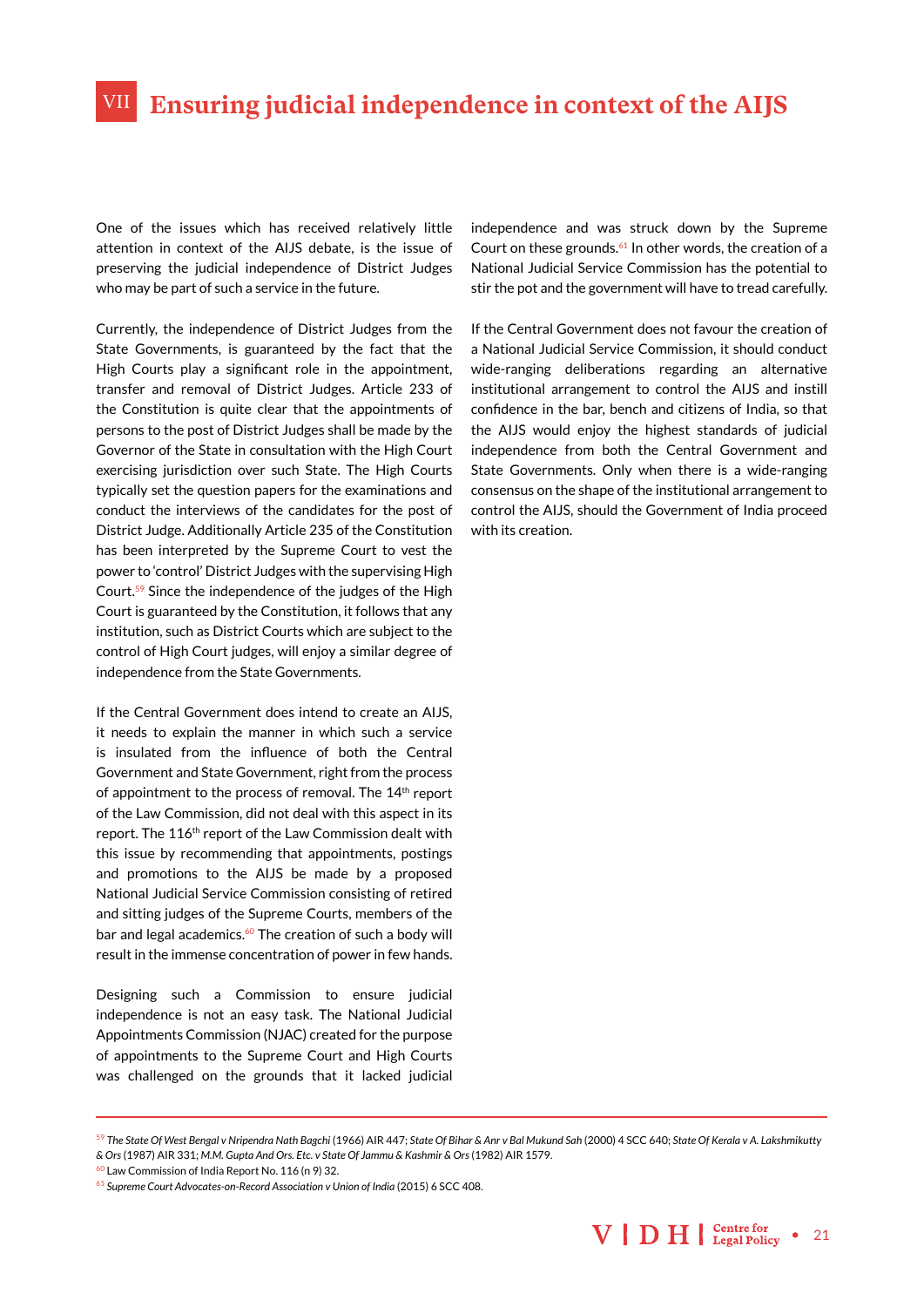## <span id="page-27-0"></span>**Conclusion**

The AIJS has been pitched as a solution to judicial vacancies, lack of representation for the marginalised on the bench and the failure to attract the best candidate. As demonstrated in this primer, many of these issues have been incorrectly diagnosed.

Many States are able to ensure timely and efficient recruitments. The States which are unable to tackle their vacancy problem efficiently enough, may be facing other difficulties such as lack of courtrooms or lack of administrative capacity. These are problems that will not be solved through the creation of an AIJS. It may be more prudent to diagnose the underlying problems in individual states that are falling behind in appointments. Similarly, on the issue of ensuring better remuneration and pay, there now exists a system of National Judicial Pay Commissions making recommendations to improve pay and service conditions, although it is up to states to implement their recommendations. Even presuming an AIJS is created, it is most likely that the Central Government will benchmark the pay for such a service against the pay for officers in the central bureaucracy. Thus, there may not be a large variation in the pay for a future AIJS. Lastly, on the issue of increasing representation of marginalized communities within the judiciary by reserving certain number of posts for certain communities, it is clear that many States are already reserving posts for marginalized communities and women.

So why then is an AIJS still being proposed? The answer to this question is not clear because the Law Ministry has never made public a whitepaper or position paper to initiate a public debate on the topic. It would be a grave folly to depend on Law Commission reports written in 1958 or 1986 to justify the creation of an AIJS in 2020.

In any event, if the Law Ministry is still keen on proceeding with the AIJS, it can initiate the process once the Rajya Sabha passes a resolution, by two-thirds majority supporting the creation of the All India Judicial Service for the posts of District Judge. Once such a resolution is passed Parliament can by simple majority amend Articles 233 and 234 of the Constitution to create an AIJS. In other words, if Parliament decides to go ahead with the creation of the AIJS, State legislatures will have to be a silent spectator in the process. Therefore, the States and High Courts must think long and hard before supporting, being indifferent to or rejecting the idea of an AIJS. The Central Government must also make public the legal framework that it proposes to ensure the judicial independence of the AIJS, without which the proposal of the AIJS will not win public confidence.

At a time when judicial vacancies are being constantly monitored by the Supreme Court<sup>62</sup>, it may be more prudent to fix processes related to recruitments, budgeting in various High Courts. Exams should be conducted periodically within the mandated time frames, timelines for each stage of the judicial services examination should be clearly prescribed, evaluation process should be standardised with qualifying marks for mains and interviews, specified roles of responsibility of members of the recruiting authorities should be laid down so that the process is transparent.<sup>63</sup>

As this primer would have helped in understanding most of the reasons for the creation of the AIJS no longer exist or have been resolved through changes in rules, regulations and practices. While the primary objective of this primer was to debunk some of the age- old justifications supporting the creation of the AIJS, it is also aimed at being a conversation starter to discuss the actual systemic challenges being faced by the judiciary. It is time we recognize that the AIJS cannot be the answer to these systemic problems, especially when it is an unproven solution to unproven problems.

<sup>62</sup> PTI, 'Nothing can be more important than filling up judicial vacancies: Supreme Court' *Financial Express,* 30 July 2019 <https://www.financialexpress.com/ india-news/nothing-can-be-more-important-than-filling-up-judicial -vacancies-supreme-court/1661089/> accessed on 26 November 2019. 63 Diksha Sanyal and Shriyam Gupta, *Discretion and Delay: Challenges in Becoming a District and Civil Judge* (n 35).